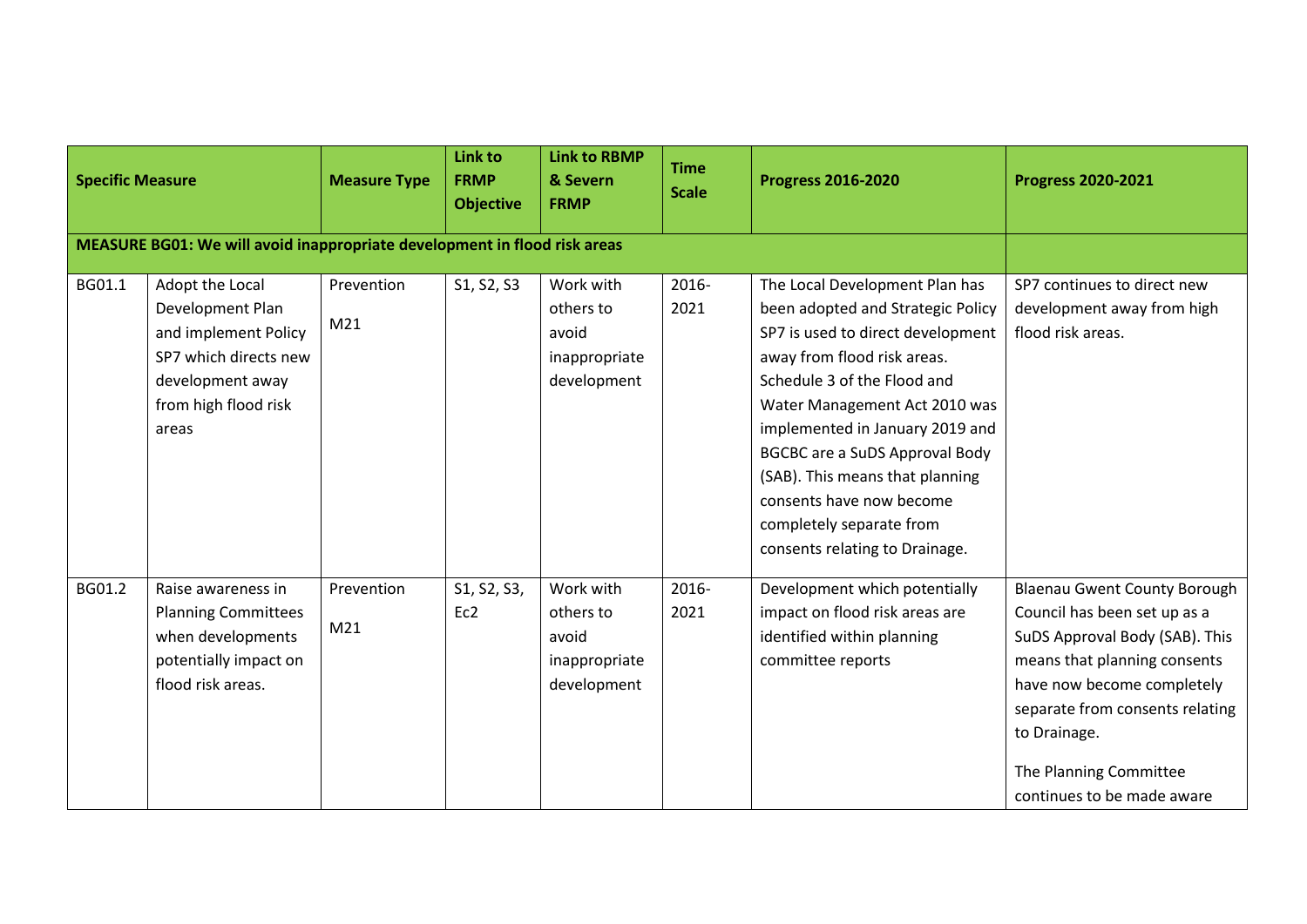| <b>Specific Measure</b> |                                                                                                                                                                                                                                                                                            | <b>Measure Type</b>           | <b>Link to</b><br><b>FRMP</b><br><b>Objective</b> | <b>Link to RBMP</b><br>& Severn<br><b>FRMP</b>    | <b>Time</b><br><b>Scale</b> | <b>Progress 2016-2020</b>                                                                                                                                                                                                                                                                                                                                    | <b>Progress 2020-2021</b>                                                                                                                                                |
|-------------------------|--------------------------------------------------------------------------------------------------------------------------------------------------------------------------------------------------------------------------------------------------------------------------------------------|-------------------------------|---------------------------------------------------|---------------------------------------------------|-----------------------------|--------------------------------------------------------------------------------------------------------------------------------------------------------------------------------------------------------------------------------------------------------------------------------------------------------------------------------------------------------------|--------------------------------------------------------------------------------------------------------------------------------------------------------------------------|
|                         |                                                                                                                                                                                                                                                                                            |                               |                                                   |                                                   |                             |                                                                                                                                                                                                                                                                                                                                                              | when applications have<br>implications on flood risk areas.                                                                                                              |
| BG02.1                  | Adopt the Local<br>Development Plan<br>and implement Policy<br>SP7 which includes a<br>requirement to<br>incorporate measures<br>in design and<br>construction to<br>reduce the effects of<br>flooding. This will<br>ensure buildings are<br>designed to reduce<br>the effects of flooding | Prevention<br>M <sub>23</sub> | S2, Ec1,<br>Ec1, Ec2                              | Promote flood<br>resilience and<br>flood proofing | 2016-<br>2021               | The Local Development Plan has<br>been adopted and Strategic Policy<br>SP7 is used to ensure buildings<br>are designed to reduce the effects<br>of flooding<br>Due to the implementation of<br>Schedule 3 of the Flood and<br>Water Management Act<br>2010planning consents have now<br>become completely separate<br>from consents relating to<br>Drainage. | Where less vulnerable<br>development is permitted in<br>flood risk areas, where<br>necessary, buildings continue to<br>be designed to reduce the<br>effects of flooding. |
| BG02.2                  | Promote<br>appropriately<br>designed<br>developments in<br>relation to site levels,<br>creation of high<br>ground and setting<br>floor levels                                                                                                                                              | Prevention<br>M23             | S1, S2, Ec2                                       | Promote flood<br>resilience and<br>flood proofing | 2016-<br>2021               | Advice from NRW on appropriate<br>ground levels and floor level is<br>taken into account in the planning<br>application process. Blaenau<br>Gwent County Borough is now a<br>SuDS Approval Body (SAB). This<br>means that planning consents has<br>become completely separate<br>from consents relating to                                                   | Advice from NRW on<br>appropriate ground levels and<br>floor level continues to be<br>taken into account in the<br>planning application process.                         |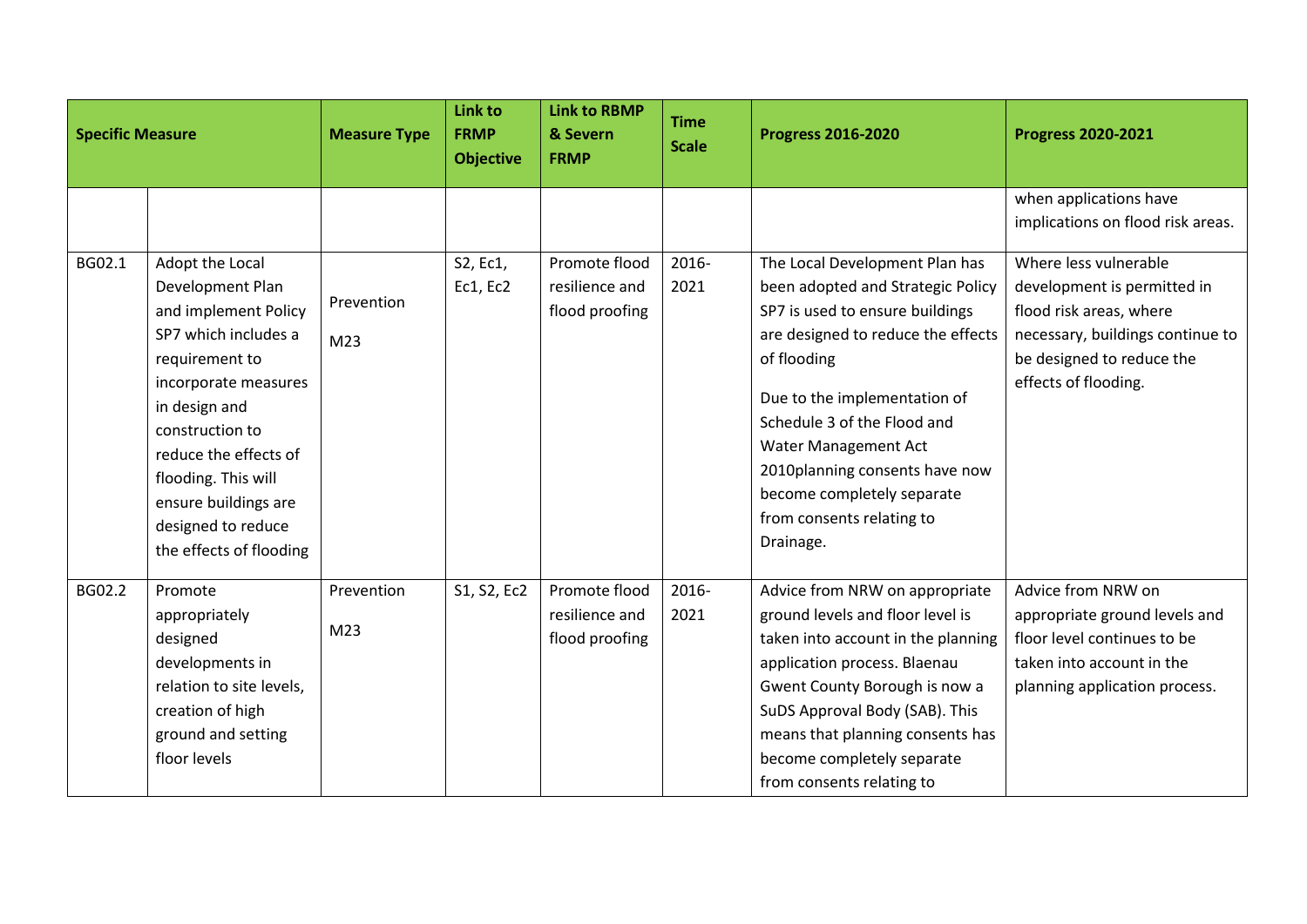| <b>Specific Measure</b> |                                                                                                                                                                | <b>Measure Type</b>           | Link to<br><b>FRMP</b><br><b>Objective</b> | <b>Link to RBMP</b><br>& Severn<br><b>FRMP</b>    | <b>Time</b><br><b>Scale</b> | <b>Progress 2016-2020</b>                                                                                                                                                                                                                                                                                                                                                                    | <b>Progress 2020-2021</b>                                                                                                            |
|-------------------------|----------------------------------------------------------------------------------------------------------------------------------------------------------------|-------------------------------|--------------------------------------------|---------------------------------------------------|-----------------------------|----------------------------------------------------------------------------------------------------------------------------------------------------------------------------------------------------------------------------------------------------------------------------------------------------------------------------------------------------------------------------------------------|--------------------------------------------------------------------------------------------------------------------------------------|
|                         |                                                                                                                                                                |                               |                                            |                                                   |                             | Drainage                                                                                                                                                                                                                                                                                                                                                                                     |                                                                                                                                      |
| BG02.3                  | Increase approaches<br>in road schemes to<br>utilise materials which<br>provide more<br>resilience to flooding<br>incidents where they<br>are likely to occur. | Prevention<br>M23             | S4, Ec2,<br>En <sub>2</sub>                | Promote flood<br>resilience and<br>flood proofing | 2016-<br>2021               | The Drainage Officer previously<br>provided advice on appropriate<br>design for Highway schemes,<br>building in green infrastructure<br>solutions as appropriate.<br>This measure has been largely<br>overtaken by Schedule 3 of the<br>Flood and Water Management<br>Act 2010. Therefore planning<br>consents have now become<br>completely separate from<br>consents relating to Drainage. | This measure is ongoing                                                                                                              |
| BG03.1                  | Develop reporting<br>system to register<br>details of events at<br>the time of flooding<br>incidents.                                                          | Prevention<br>M <sub>24</sub> | Ec2                                        | Learn from<br>flood events                        | 2016-<br>2021               | funding acquired from Welsh<br>Government allowed us to<br>purchase flood management<br>software which will improve the<br>accuracy of recording flooding<br>incidents Software and training<br>was provided in March 2017<br>enabling details of flood events to<br>be recorded on the software. The<br>loss of a staff member in 2018                                                      | The register and software<br>remain in place. The software<br>licence continues to be funded<br>by Welsh Government Flood<br>Grants. |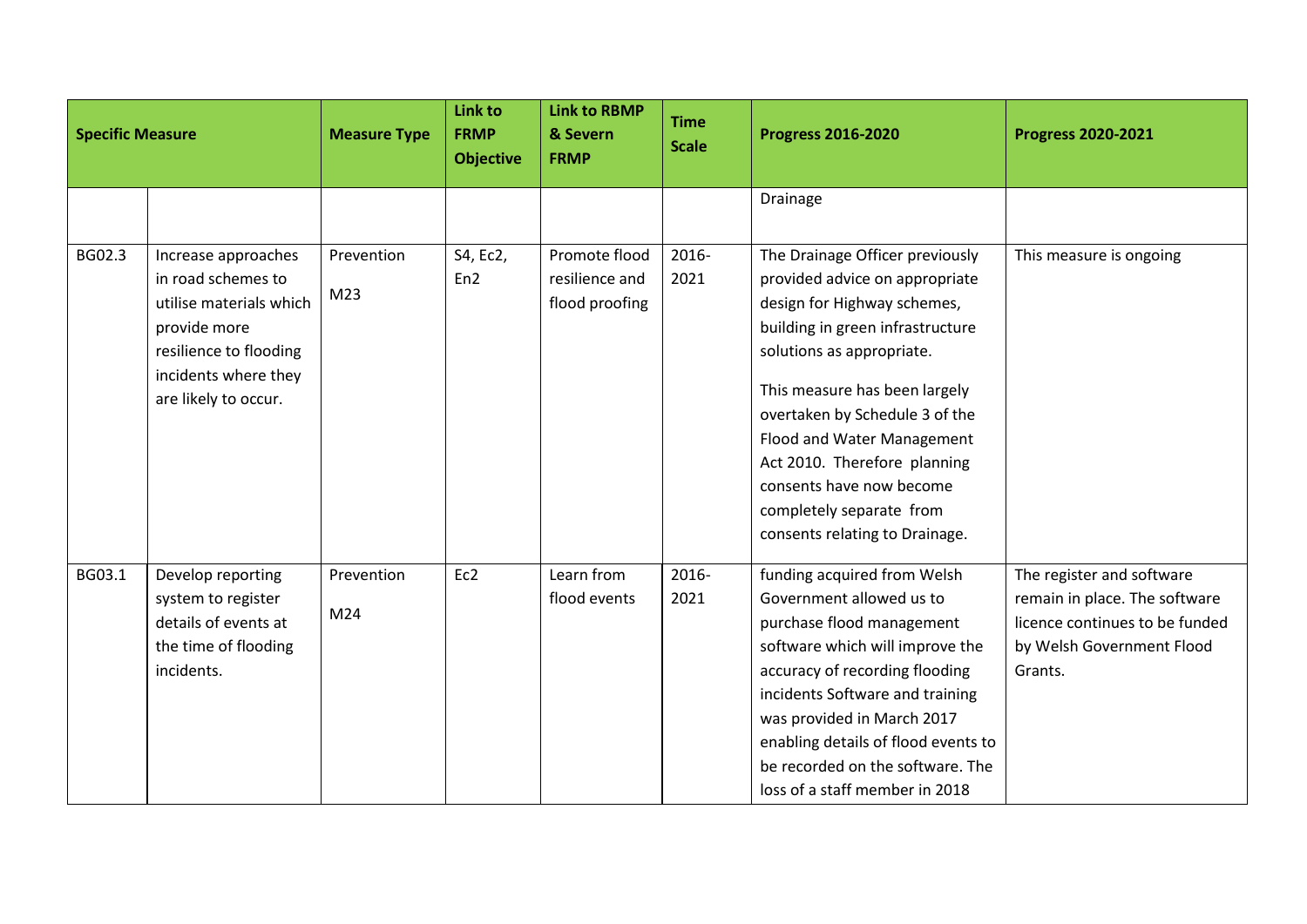| <b>Specific Measure</b> |                                                                                                                               | <b>Measure Type</b>           | <b>Link to</b><br><b>FRMP</b><br><b>Objective</b> | <b>Link to RBMP</b><br>& Severn<br><b>FRMP</b>              | <b>Time</b><br><b>Scale</b> | <b>Progress 2016-2020</b>                                                                                                                                                                                                                                                                                                                                                     | <b>Progress 2020-2021</b>                                                                                                                                                                                                  |
|-------------------------|-------------------------------------------------------------------------------------------------------------------------------|-------------------------------|---------------------------------------------------|-------------------------------------------------------------|-----------------------------|-------------------------------------------------------------------------------------------------------------------------------------------------------------------------------------------------------------------------------------------------------------------------------------------------------------------------------------------------------------------------------|----------------------------------------------------------------------------------------------------------------------------------------------------------------------------------------------------------------------------|
|                         |                                                                                                                               |                               |                                                   |                                                             |                             | reduced input into the database<br>to a minimum.                                                                                                                                                                                                                                                                                                                              |                                                                                                                                                                                                                            |
| BG03.2                  | Develop and maintain<br>a register of flood<br>assets.                                                                        | Prevention<br>M24             | Ec2                                               | Learn from<br>flood events                                  | 2016-<br>2021               | funding acquired from Welsh<br>Government allowed us to<br>purchase flood management<br>software which improved the<br>accuracy of recording our Assets.<br>Software and training was<br>provided in March 2017 and<br>details of flood events were<br>recorded on the software The loss<br>of a staff member in 2018<br>reduced inputting into the<br>database to a minimum. | A new apprentice Drainage<br>Engineer was appointed in 2020<br>and software training has taken<br>place.<br>Work to update the database<br>has recommenced and will be<br>continuously updated. Whist<br>resources permit. |
| BG03.3                  | Develop a<br>maintenance<br>recording system and<br>ensure these are<br>informed by the<br>register of flooding<br>incidents. | Prevention<br>M <sub>24</sub> | Ec2                                               | Flood<br>Forecasting<br>warning &<br>incident<br>management | 2016-<br>2021               | Welsh Government funding<br>enabled the purchase of funding<br>acquired from Welsh Government<br>allowed us to purchase flood<br>management software designed<br>to improve the efficiency of<br>maintenance schedule Software<br>and training was provided in                                                                                                                | A new trainee officer has now<br>been appointed and given<br>further training. this has<br>enabled the database to be<br>updated                                                                                           |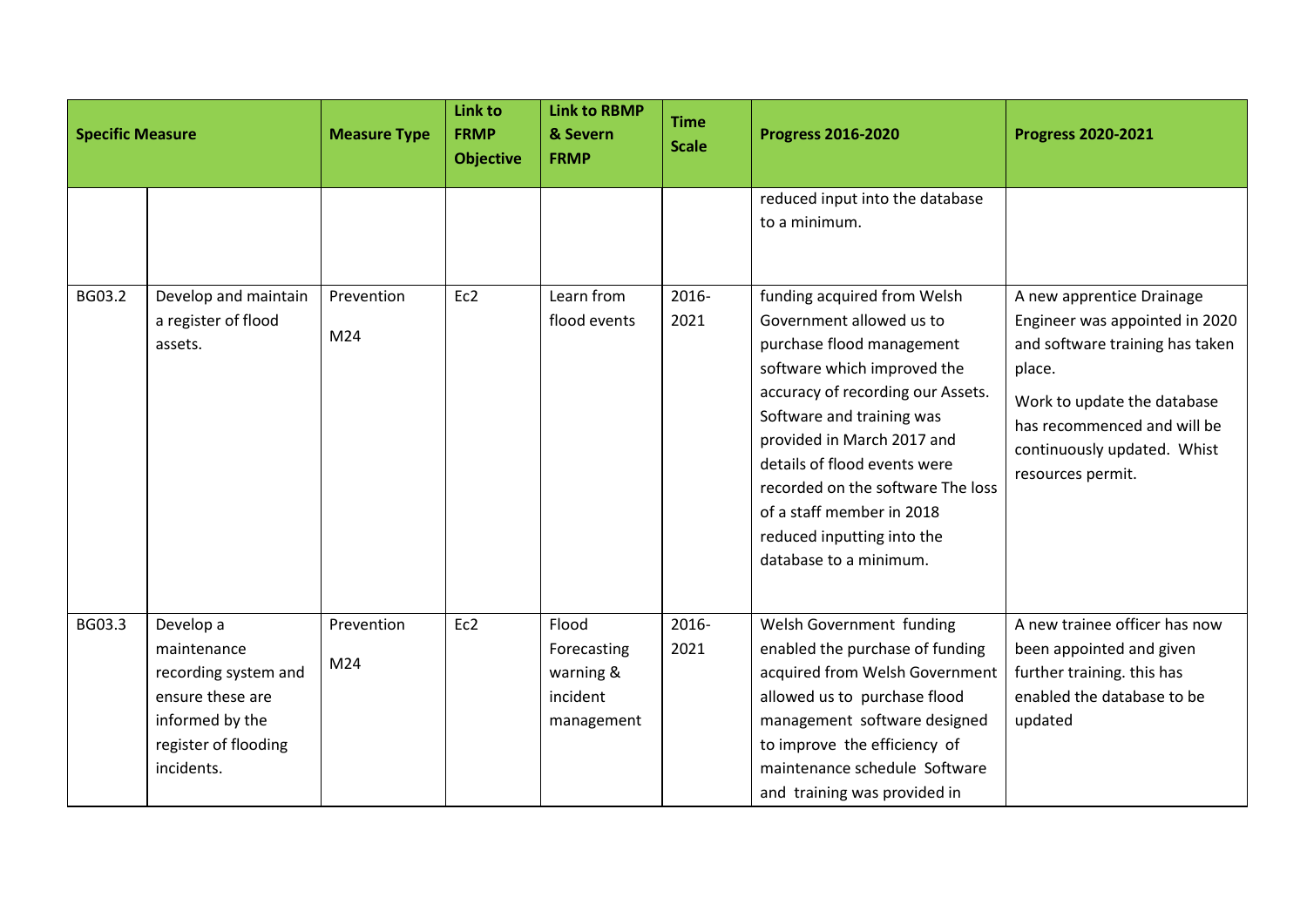| <b>Specific Measure</b> |                                                                                                                                                                                                                                                          | <b>Measure Type</b>           | <b>Link to</b><br><b>FRMP</b><br><b>Objective</b> | <b>Link to RBMP</b><br>& Severn<br><b>FRMP</b>              | <b>Time</b><br><b>Scale</b> | <b>Progress 2016-2020</b>                                                                                                                                                                                                                        | <b>Progress 2020-2021</b>                                                                                                                                                                                                                                                                                      |
|-------------------------|----------------------------------------------------------------------------------------------------------------------------------------------------------------------------------------------------------------------------------------------------------|-------------------------------|---------------------------------------------------|-------------------------------------------------------------|-----------------------------|--------------------------------------------------------------------------------------------------------------------------------------------------------------------------------------------------------------------------------------------------|----------------------------------------------------------------------------------------------------------------------------------------------------------------------------------------------------------------------------------------------------------------------------------------------------------------|
| BG03.4                  | Carry out a risk<br>assessment of all                                                                                                                                                                                                                    | Prevention                    | Ec2                                               | Modelling &<br>Hydrology                                    | 2016-<br>2021               | March 2017 and details of flood<br>events were recorded on the<br>software Inputting of data ceased<br>due to lack of capacity during<br>2019-20.<br>Progress has been made with T98<br>condition assessments of all                             | We have undertaken a number<br>of CCTV and man entry                                                                                                                                                                                                                                                           |
|                         | critical culverts and<br>flood assets, as<br>identified through the<br>register of flooding<br>incidents,<br>maintenance records<br>or flood assets, and<br>prepare an action plan<br>to address any<br>unacceptable risks as<br>a result of the review. | M24                           |                                                   |                                                             |                             | critical and significant culvert<br>resulting in repairs and<br>replacements of a number of<br>inlets.<br>Funding has also enabled us to<br>undertake CCTV surveys on a<br>number of culverts, resulting in<br>work to address unacceptable risk | inspections throughout the<br>borough.<br>In 2020 a number of catchment<br>studies were undertaken to<br>inform us if the existing culverts<br>are able to cope with the extra<br>demand of new developments<br>and the resulting additional<br>impermeable surfaces which<br>increase flow at culvert inlets. |
| BG04.1                  | Ensuring flood events<br>are recorded in line<br>with the form<br>identified in PRFA                                                                                                                                                                     | Prevention<br>M <sub>24</sub> | Ec2                                               | Flood<br>Forecasting<br>warning &<br>incident<br>management | 2016-<br>2021               | A system originally put in place<br>for the recording of flood<br>incidents onto spreadsheets.<br>Software and training has since<br>been provided and details of<br>flood events were recorded on<br>the software. This measure is              | Since the loss of the officer<br>progress on this aspect has<br>been reverted to the<br>spreadsheet until it can be<br>input into the software<br>database.<br>A new trainee officer has now                                                                                                                   |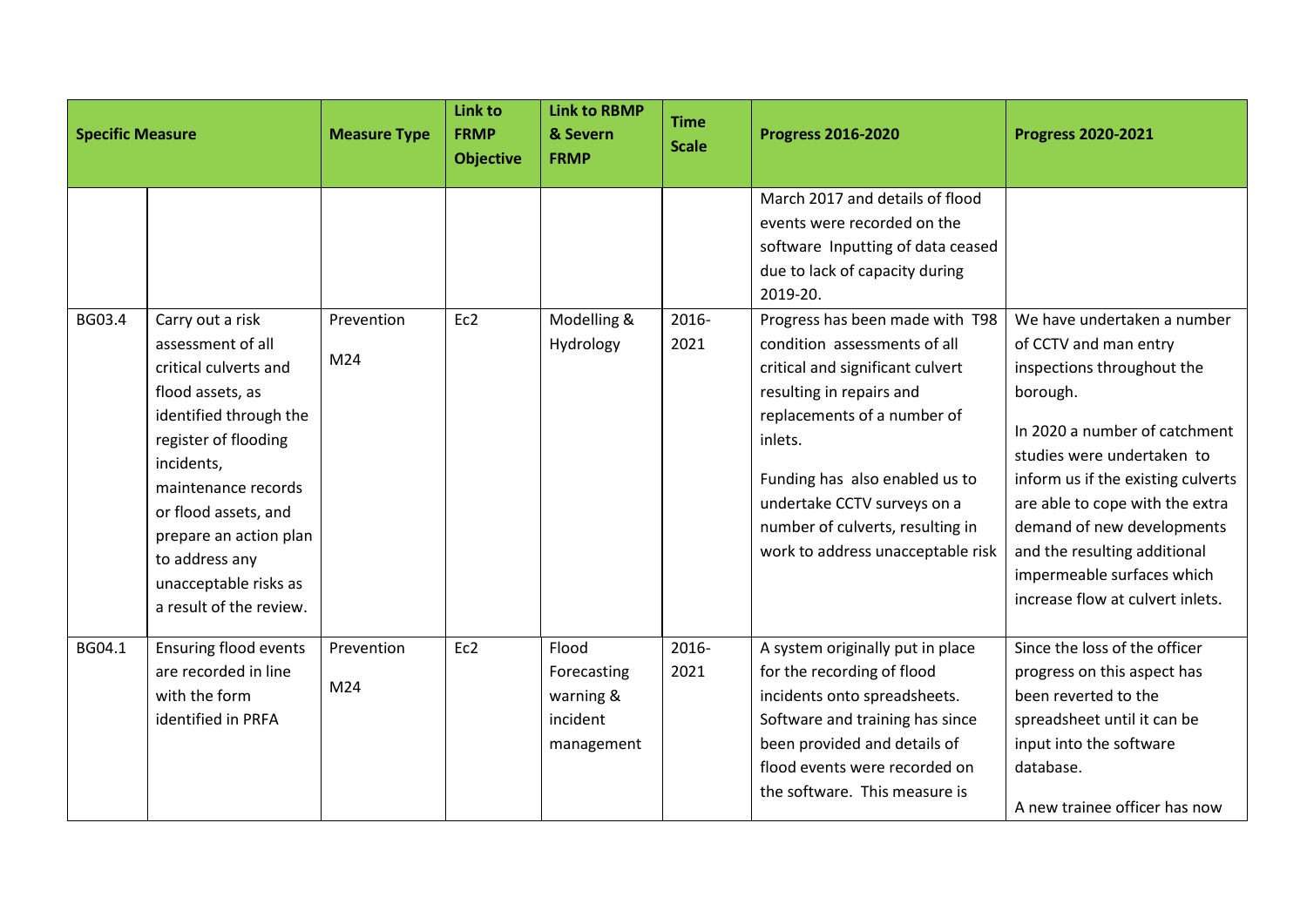| <b>Specific Measure</b> |                                                                                                                  | <b>Measure Type</b> | Link to<br><b>FRMP</b><br><b>Objective</b> | <b>Link to RBMP</b><br>& Severn<br><b>FRMP</b>              | <b>Time</b><br><b>Scale</b> | <b>Progress 2016-2020</b>                                                                                                                                                                                                                                                                                                                                                                                                                                                                                                       | <b>Progress 2020-2021</b>                                                                                                                                                                                                                                      |
|-------------------------|------------------------------------------------------------------------------------------------------------------|---------------------|--------------------------------------------|-------------------------------------------------------------|-----------------------------|---------------------------------------------------------------------------------------------------------------------------------------------------------------------------------------------------------------------------------------------------------------------------------------------------------------------------------------------------------------------------------------------------------------------------------------------------------------------------------------------------------------------------------|----------------------------------------------------------------------------------------------------------------------------------------------------------------------------------------------------------------------------------------------------------------|
|                         |                                                                                                                  |                     |                                            |                                                             |                             | ongoing.                                                                                                                                                                                                                                                                                                                                                                                                                                                                                                                        | been appointed and training<br>has been undertaken paid for<br>by 100% Welsh Government<br>funding.<br>Work to update the database is<br>ongoing.                                                                                                              |
| BG04.2                  | Implementing a<br>geographical database<br>of flood events to<br>inform future<br>mapping of flood risk<br>areas | Prevention<br>M24   | Ec2                                        | Flood<br>Forecasting<br>warning &<br>incident<br>management | 2016-<br>2021               | Flood risk management software<br>has enabled us to commence<br>input of flooding locations and<br>improve the efficiency and<br>accuracy of mapping flood risk<br>areas.<br>Lack of resources has limited<br>progress with data input, and as a<br>result has reverted to the<br>spreadsheet until it can be input<br>into the software database.<br>A new trainee officer was<br>appointed and training is to be<br>arranged so that he and other<br>members of staff are able to<br>input the data on to our new<br>software | Officers have now received<br>training paid for by 100%<br>Welsh Government funding.<br>Providing we have the<br>resources, work to update the<br>database will be ongoing. It is<br>anticipated that this will be<br>continuous as new flood events<br>occur. |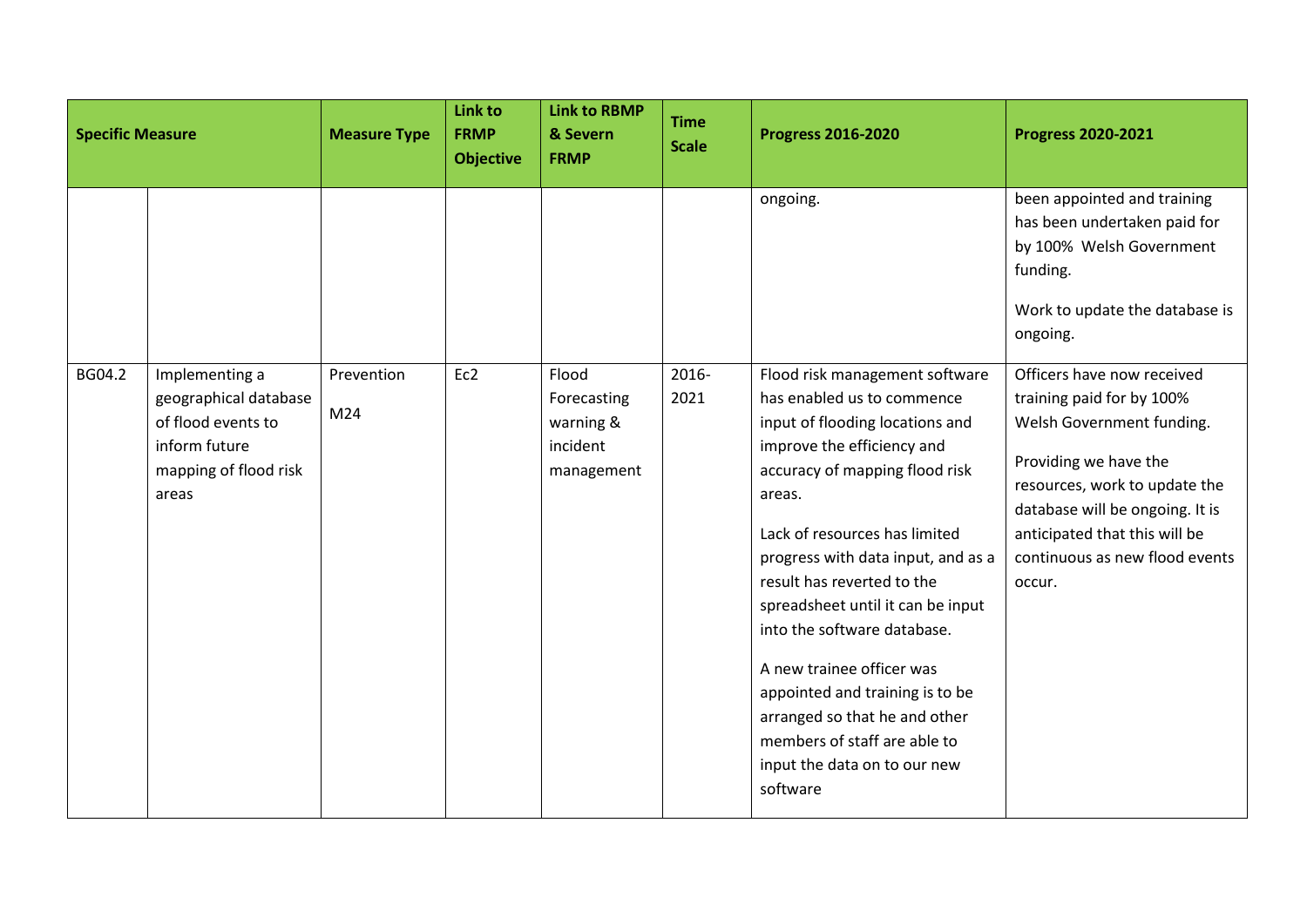| <b>Specific Measure</b> |                                                                                                                                                                 | <b>Measure Type</b> | <b>Link to</b><br><b>FRMP</b><br><b>Objective</b> | <b>Link to RBMP</b><br>& Severn<br><b>FRMP</b>      | <b>Time</b><br><b>Scale</b> | <b>Progress 2016-2020</b>                                                                                                                                                 | <b>Progress 2020-2021</b>                                 |
|-------------------------|-----------------------------------------------------------------------------------------------------------------------------------------------------------------|---------------------|---------------------------------------------------|-----------------------------------------------------|-----------------------------|---------------------------------------------------------------------------------------------------------------------------------------------------------------------------|-----------------------------------------------------------|
| BG05.1                  | Delivery of the<br><b>Blaenau Gwent Local</b><br><b>Biodiversity Action</b><br>Plan (LBAP),<br>specifically HAP1, Wet<br>woodlands, HAP4,<br>Wetlands and HAP 5 | Protection<br>M31   | S1, Ec1, En2                                      | Ensure<br>appropriate<br>floodplain<br>compensation | 2016-<br>2021               | Working with community groups,<br>schools and external charities<br>including pond restoration and<br>creation.<br>Volunteers participated in the<br>vegetation clearance | Ongoing<br>Restricted due to Covid<br>Restrictions        |
|                         | Rivers and Streams.                                                                                                                                             |                     |                                                   |                                                     |                             | In 2018 invertebrate monitoring<br>and training has been given to<br>new volunteers.                                                                                      | Restricted due to Covid<br>Restrictions                   |
|                         |                                                                                                                                                                 |                     |                                                   |                                                     |                             | Several areas covering all three<br>rivers in Blaenau Gwent are now<br>monitored on a monthly basis.                                                                      | Restricted due to Covid<br>Restrictions                   |
|                         |                                                                                                                                                                 |                     |                                                   |                                                     |                             | Trigger levels are set so any<br>concerns with water quality are<br>raised immediately.                                                                                   | Ongoing                                                   |
|                         |                                                                                                                                                                 |                     |                                                   |                                                     |                             | Monthly visits to the rivers also<br>ensure that issues noted while on<br>site are reported.                                                                              | Ongoing                                                   |
|                         |                                                                                                                                                                 |                     |                                                   |                                                     |                             | An invasive weed treatment<br>programme was continued that<br>identified and treated Japanese<br>Knotweed and Giant Hogweed                                               | Treatment ongoing where<br>invasive species are reported. |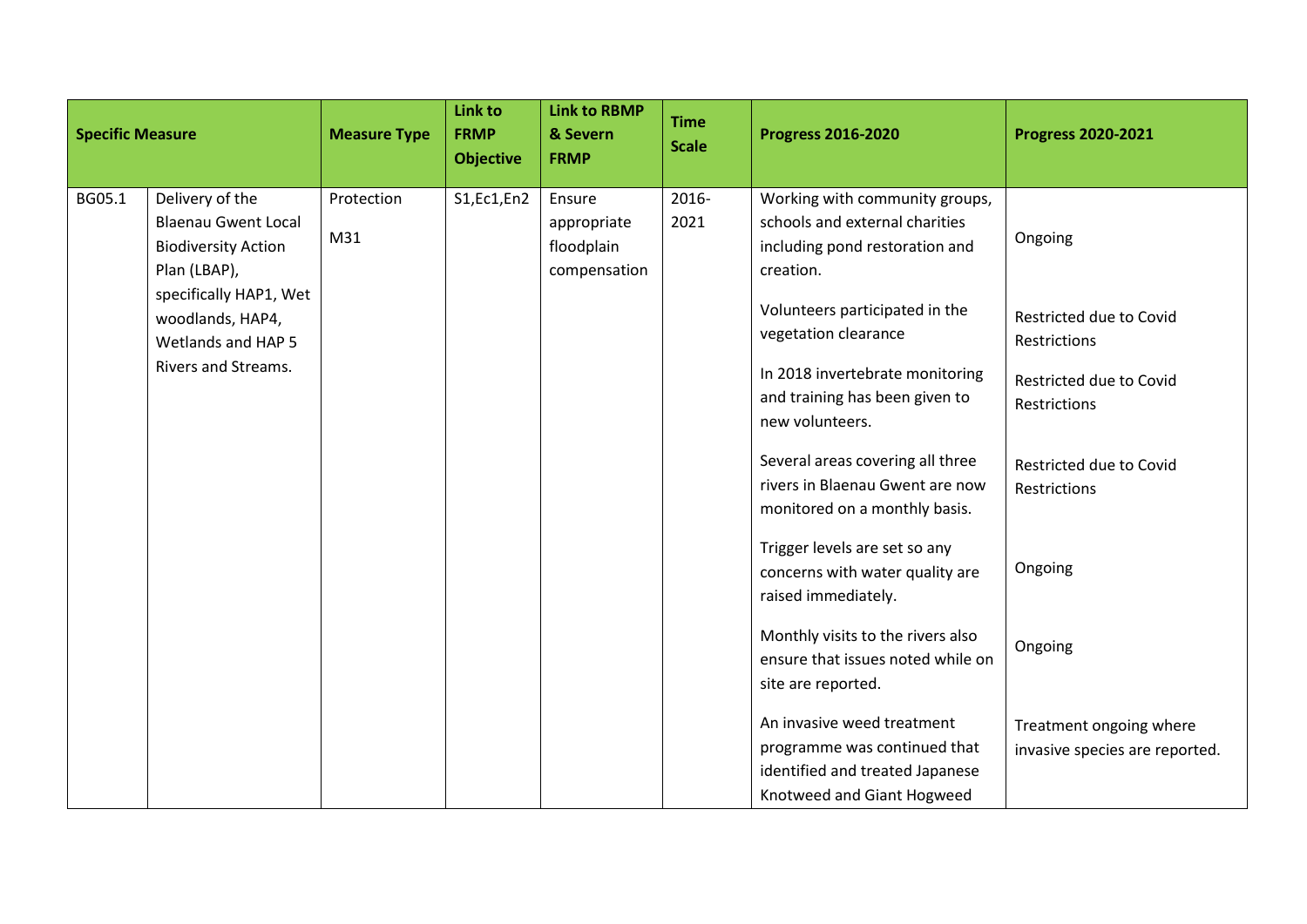| <b>Specific Measure</b> |                                                                                                                                     | <b>Measure Type</b> | Link to<br><b>FRMP</b><br><b>Objective</b> | <b>Link to RBMP</b><br>& Severn<br><b>FRMP</b>      | <b>Time</b><br><b>Scale</b> | <b>Progress 2016-2020</b>                                                                                                                                                                                                                                                                                                                                                                                                  | <b>Progress 2020-2021</b> |
|-------------------------|-------------------------------------------------------------------------------------------------------------------------------------|---------------------|--------------------------------------------|-----------------------------------------------------|-----------------------------|----------------------------------------------------------------------------------------------------------------------------------------------------------------------------------------------------------------------------------------------------------------------------------------------------------------------------------------------------------------------------------------------------------------------------|---------------------------|
|                         |                                                                                                                                     |                     |                                            |                                                     |                             | found on the Rivers Sirhowy,<br>Ebbw Fawr and Ebbw Fach that<br>flow from Blaenau Gwent into<br>Caerphilly.<br>Himalayan Balsam was also<br>treated in a number of locations                                                                                                                                                                                                                                               |                           |
| BG05.2                  | Consider/Review the<br>designation and<br>management of Local<br>Nature Reserves (LNR)<br>where they assist in<br>flood prevention. | Protection<br>M31   | S1, Ec1, En2                               | Ensure<br>appropriate<br>floodplain<br>compensation | 2016-<br>2021               | <b>Biodiversity Action Plans have</b><br>been updated to accommodate<br>Action in the Flood risk<br>management strategy,<br>incorporating planting schemes<br>and habitat management which<br>help to alleviate flooding. BGCBC<br>are contributing to the water<br>management on local nature<br>reserves in line with the<br>ecological management plan in<br>collaboration with internal teams<br>and community groups. | Ongoing                   |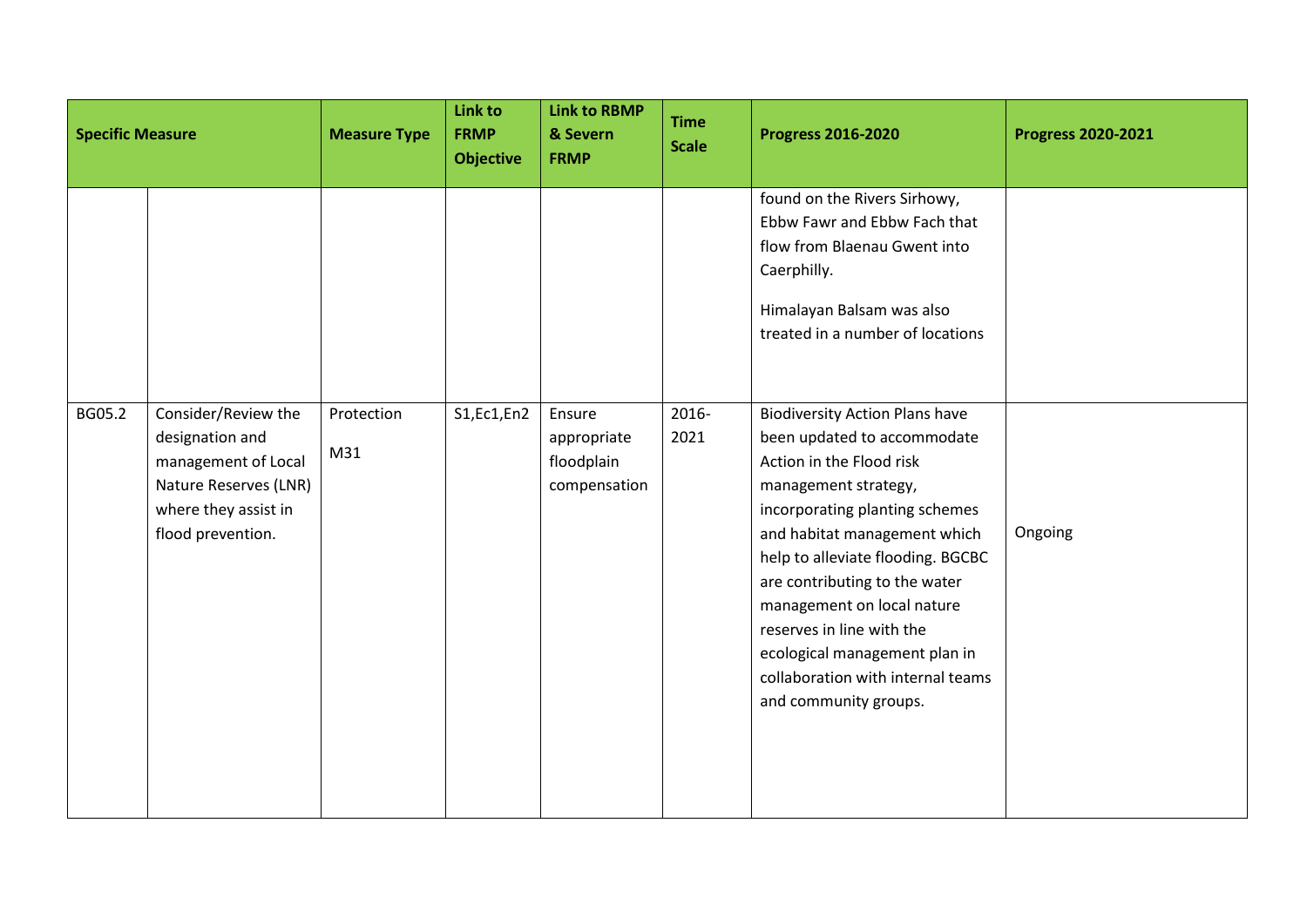| <b>Specific Measure</b> |                                                                                                                           | <b>Measure Type</b> | Link to<br><b>FRMP</b><br><b>Objective</b> | <b>Link to RBMP</b><br>& Severn<br><b>FRMP</b>      | <b>Time</b><br><b>Scale</b> | <b>Progress 2016-2020</b>                                                                                                                                                                                                                                                                                                                                                               | <b>Progress 2020-2021</b>                                                                                                                                                                                                                                            |
|-------------------------|---------------------------------------------------------------------------------------------------------------------------|---------------------|--------------------------------------------|-----------------------------------------------------|-----------------------------|-----------------------------------------------------------------------------------------------------------------------------------------------------------------------------------------------------------------------------------------------------------------------------------------------------------------------------------------------------------------------------------------|----------------------------------------------------------------------------------------------------------------------------------------------------------------------------------------------------------------------------------------------------------------------|
| BG05.3                  | Consider planning<br>requirements for<br>wetland habitat<br>creation as part of the<br>Development<br>Management Process. | Protection<br>M31   | En <sub>2</sub>                            | Ensure<br>appropriate<br>floodplain<br>compensation | 2016-<br>2021               | Opportunities for wetland habitat<br>creation are being considered<br>within the development<br>management process. The<br>options are always discussed with<br>developers when appropriate.                                                                                                                                                                                            | The implementation of<br>Schedule 3 of the Flood and<br>Water Management Act 2010<br>has ensured that the<br>requirements for wetland<br>habitat creation as part of the<br>Development Management<br>Process are considered<br>separately as a matter of<br>course. |
| BG05.4                  | Consider the<br>designation and<br>management of<br>existing wetland areas<br>where they assist in<br>flood prevention.   | Protection<br>M31   | Ec2, En2                                   | Ensure<br>appropriate<br>floodplain<br>compensation | 2016-<br>2021               | A number of pond restorations<br>schemes have been identified to<br>build resilience to climate change<br>and help combat the risk of<br>flooding including; Peacehaven,<br>Tredegar Business Park, Beaufort<br>ponds Six Bells and Trevor<br>Rowson.<br>River clearance involving the<br>removal of large quantities of<br>debris was undertaken at sites<br>throughout Blaenau Gwent. | Similar works are ongoing but<br>greatly reduced due to<br>restrictions imposed by Covid.                                                                                                                                                                            |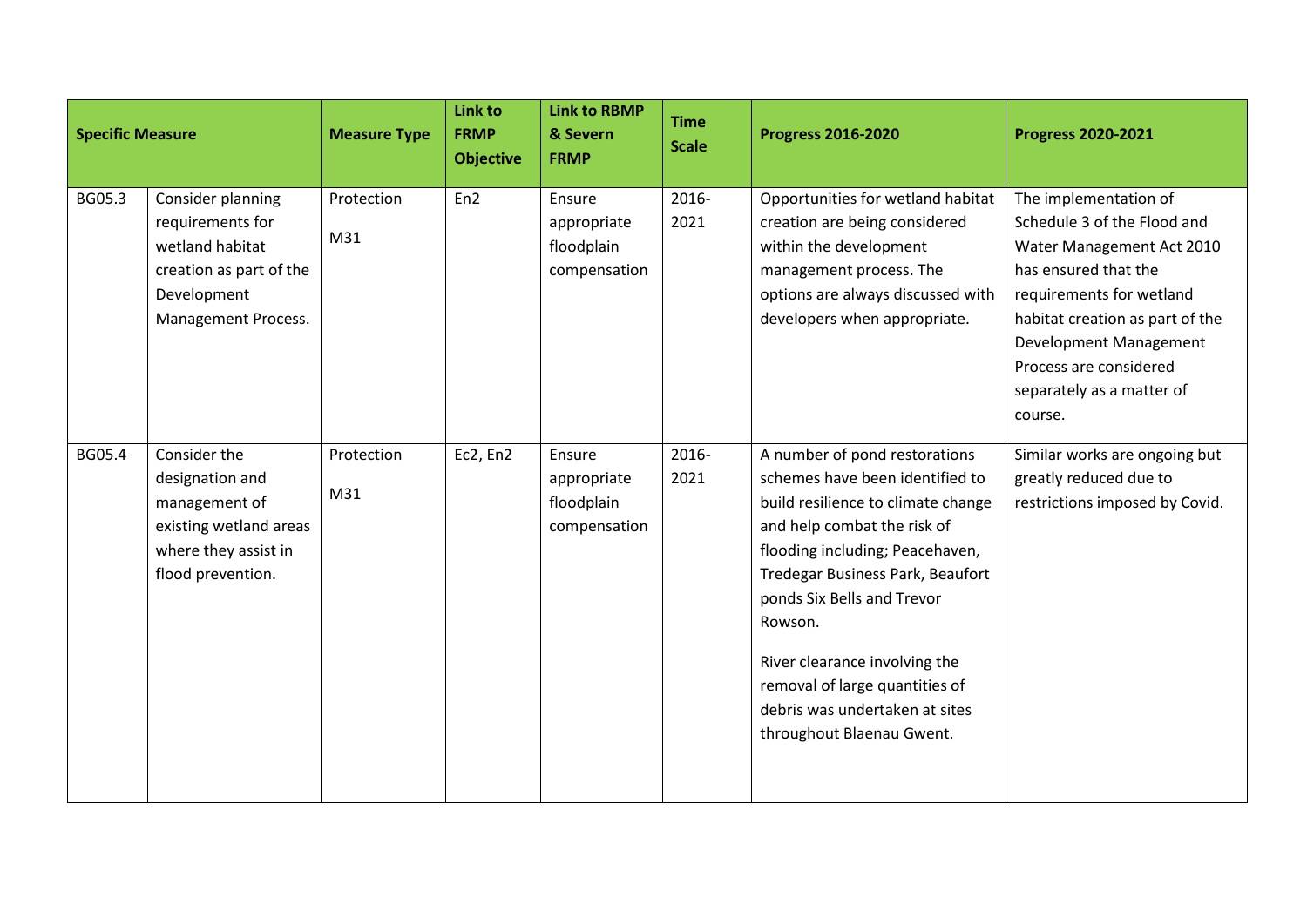| <b>Specific Measure</b> |                                                                                                                                                                                                                                                                 | <b>Measure Type</b>           | Link to<br><b>FRMP</b><br><b>Objective</b> | <b>Link to RBMP</b><br>& Severn<br><b>FRMP</b>        | <b>Time</b><br><b>Scale</b> | <b>Progress 2016-2020</b>                                                                                                                                                                                                                                                                                                                                                                          | <b>Progress 2020-2021</b>                                                                                                                                                            |
|-------------------------|-----------------------------------------------------------------------------------------------------------------------------------------------------------------------------------------------------------------------------------------------------------------|-------------------------------|--------------------------------------------|-------------------------------------------------------|-----------------------------|----------------------------------------------------------------------------------------------------------------------------------------------------------------------------------------------------------------------------------------------------------------------------------------------------------------------------------------------------------------------------------------------------|--------------------------------------------------------------------------------------------------------------------------------------------------------------------------------------|
| BG05.5                  | <b>BGCBC will encourage</b><br>developers to<br>incorporate wetland<br>and other natural<br>attenuation schemes<br>in new development<br>through guidance,<br>Policies and pre-<br>application<br>discussions with<br><b>Planning Control case</b><br>officers. | Protection<br>M <sub>31</sub> | S2, Ec2,<br>En <sub>2</sub>                | Ensure<br>appropriate<br>floodplain<br>compensation   | 2016-<br>2021               | 2016-17<br>We have developed draft<br>supplementary planning guidance<br>for biodiversity which considers<br>how to incorporate wetland and<br>other natural attenuation<br>schemes in new developments.<br>2017-18<br>The above is still relevant but we<br>have seen a fall in enquiries for<br>major housing and other schemes<br>which is when these<br>requirements would become<br>relevant. | Following the implementation<br>of schedule 3 of the Flood and<br>Water Management Act 2010<br>the issues are automatically<br>considered as part of the SAB<br>application process. |
|                         | traditional solutions, managing of the land to reduce storm runoff, creating more wetlands to store water                                                                                                                                                       |                               |                                            |                                                       |                             | MEASURE BG06: We will increase approaches that utilise the natural environment, like adopting soft engineering in place of                                                                                                                                                                                                                                                                         |                                                                                                                                                                                      |
| BG06.1                  | Identify contributions<br>to delivery of the<br><b>Woodlands for Wales</b><br>Strategy (Welsh Gov)<br>e.g. Shelter belt<br>planting<br>opportunities.                                                                                                           | Protection<br>M31             | Ec2, En2                                   | Sustainable<br>woodland and<br>forestry<br>management | 2016-<br>2021               | A number of woodland planting<br>schemes delivered on school sites<br>1500 trees planted as part of the<br>Sirhowy Valley planting scheme<br>around Peacehaven.<br>Further tree planting took place                                                                                                                                                                                                | Schemes delivered on the<br>following sites:<br>Woodland management at<br>Cwmtillery. £8,500<br>Tree Planting Blaenau Gwent,                                                         |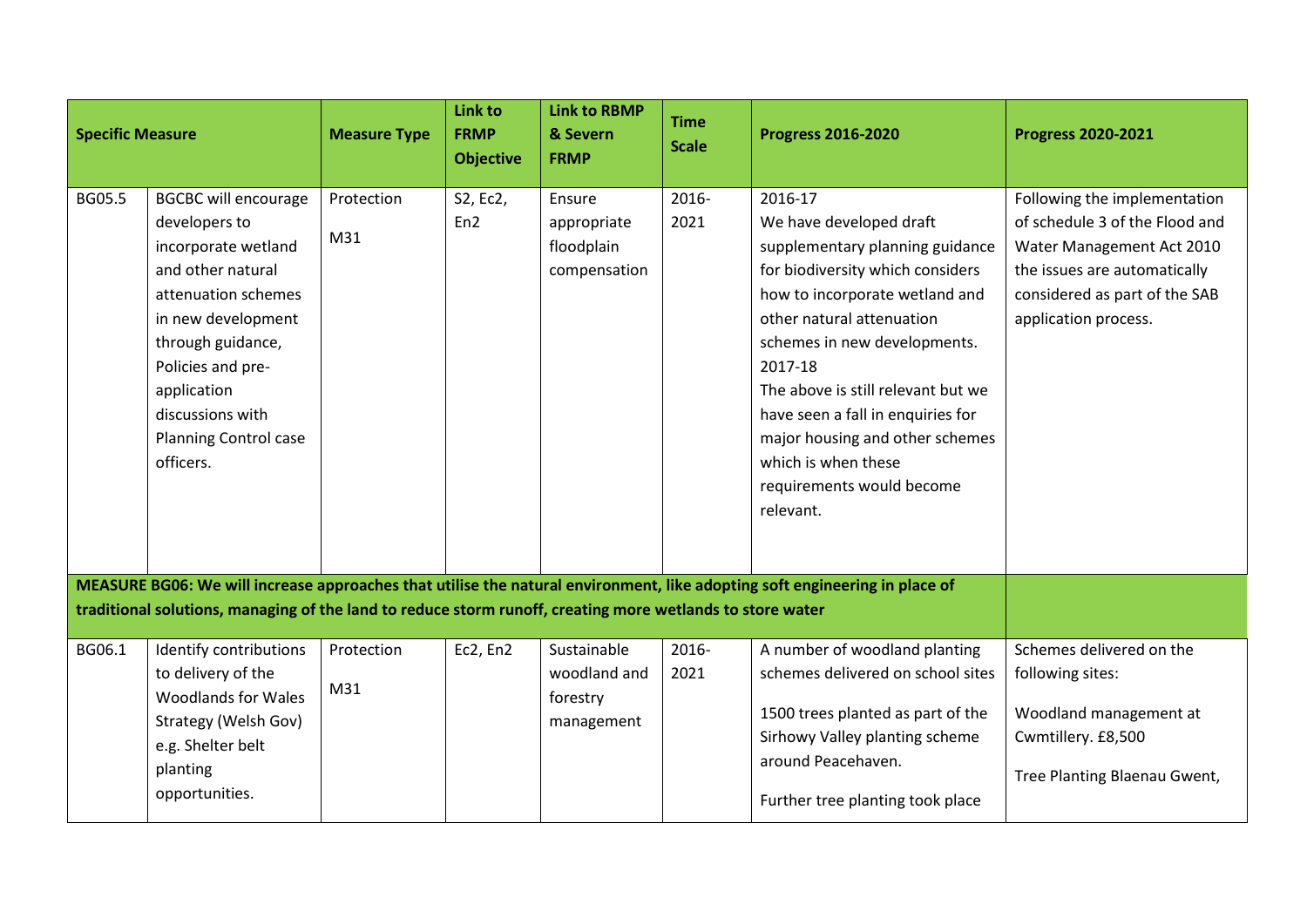| <b>Specific Measure</b> |                                                                                                                  | <b>Measure Type</b> | <b>Link to</b><br><b>FRMP</b><br><b>Objective</b> | <b>Link to RBMP</b><br>& Severn<br><b>FRMP</b>     | <b>Time</b><br><b>Scale</b> | <b>Progress 2016-2020</b>                                                                                                                                                                                                                                                                                                                                                                                                           | <b>Progress 2020-2021</b>                                                                                                   |
|-------------------------|------------------------------------------------------------------------------------------------------------------|---------------------|---------------------------------------------------|----------------------------------------------------|-----------------------------|-------------------------------------------------------------------------------------------------------------------------------------------------------------------------------------------------------------------------------------------------------------------------------------------------------------------------------------------------------------------------------------------------------------------------------------|-----------------------------------------------------------------------------------------------------------------------------|
|                         |                                                                                                                  |                     |                                                   |                                                    |                             | during Dec 2019 at Bryn Bach<br>Park<br><b>Sirhowy Community Woodland</b><br>Group new woodland Planting -<br>500 native trees planted.<br>2 Ha of infected Larch clear-felled<br>at Bryn Bach Park and replaced<br>with 5000 native this will build in<br>resilience to climate change, and<br>involved the use of volunteers<br>from 4 local schools and the local<br>community.<br>155 meters of hedgerow planting<br>took place | <b>Blaenau Gwent Green</b><br>Infrastructure repairs<br>undertaken with a total value of                                    |
| BG06.2                  | Review the existing<br>management of<br>ordinary water<br>courses in regard to<br>controlling invasive<br>weeds. | Protection<br>M31   | Ec2, En2                                          | RBMP:<br>Manage<br>invasive non-<br>native species | 2016-<br>2021               | 26 Km of water courses<br>monitored for the presence of<br>Japanese Knotweed with 65<br>individual sites being treated<br>(Autumn 2016). The sites have<br>been revised and treated where<br>required in September 2017.                                                                                                                                                                                                            | Similar works are ongoing but<br>more reliant on individual<br>reports of sightings due to<br>restrictions imposed by Covid |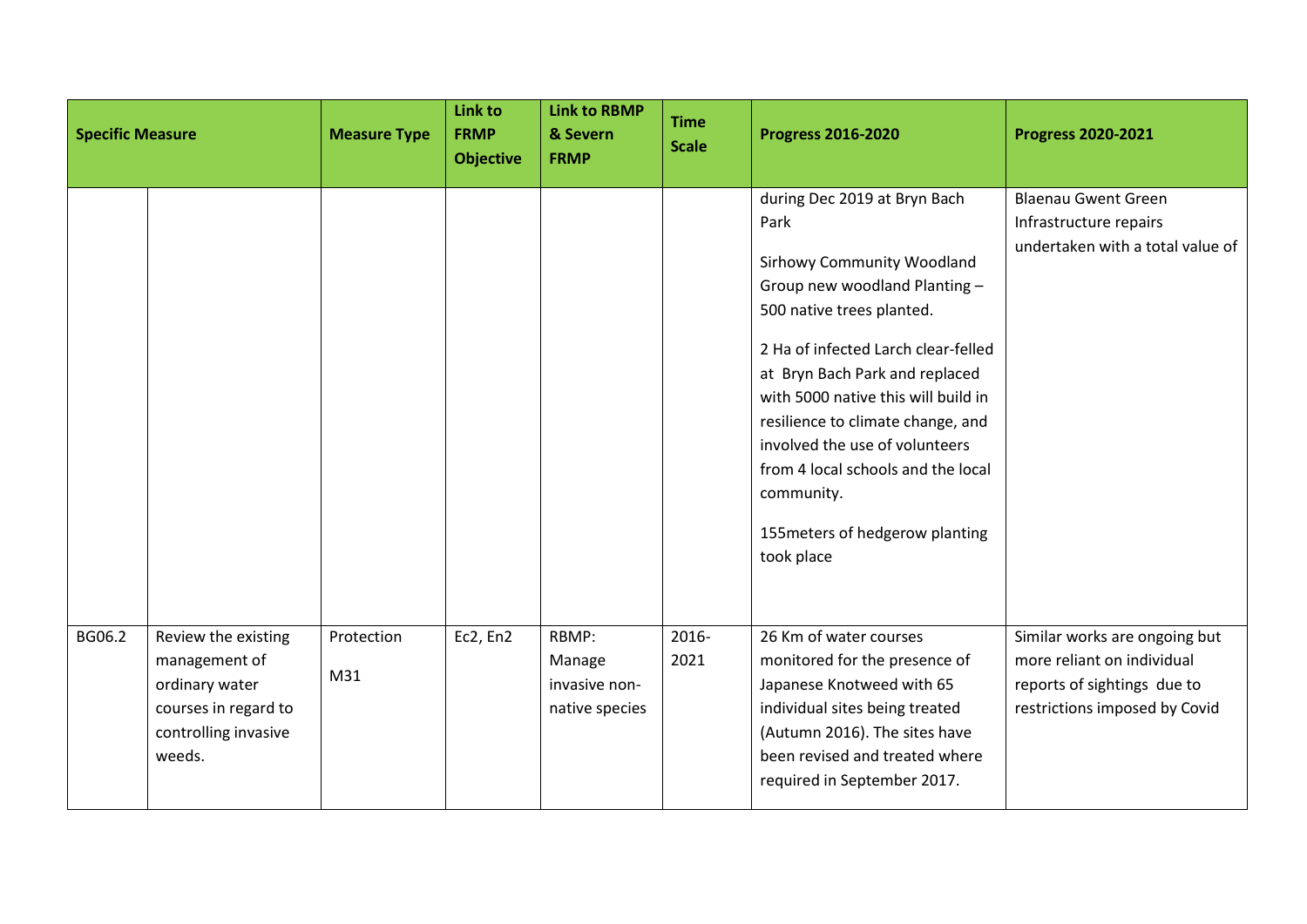| <b>Specific Measure</b> |                                                                                                                                                      | <b>Measure Type</b> | <b>Link to</b><br><b>FRMP</b><br><b>Objective</b> | <b>Link to RBMP</b><br>& Severn<br><b>FRMP</b>                       | <b>Time</b><br><b>Scale</b> | <b>Progress 2016-2020</b>                                                                                                                                                                                                                                                   | <b>Progress 2020-2021</b>                                                                                                                                                                                                                                   |
|-------------------------|------------------------------------------------------------------------------------------------------------------------------------------------------|---------------------|---------------------------------------------------|----------------------------------------------------------------------|-----------------------------|-----------------------------------------------------------------------------------------------------------------------------------------------------------------------------------------------------------------------------------------------------------------------------|-------------------------------------------------------------------------------------------------------------------------------------------------------------------------------------------------------------------------------------------------------------|
|                         |                                                                                                                                                      |                     |                                                   |                                                                      |                             | In 2018-19 an ongoing invasive<br>weed treatment programme was<br>continued which treated<br>Japanese Knotweed, Giant<br>Hogweed, and Himalayan Balsam                                                                                                                      |                                                                                                                                                                                                                                                             |
| BG06.3                  | Review the existing<br>management plans<br>for Local Nature<br>Reserves which assist<br>in storing and filtering<br>water.                           | Protection<br>M31   | Ec2, En2                                          | RBMP:<br>Improve flows<br>and water<br>levels                        | 2016-<br>2021               | Working with our community<br>groups the LNR management<br>plans form the basis of actions on<br>site. Water courses, ponds and<br>lakes are considered to maximise<br>their potential for storing and<br>filtering water                                                   | This measure is ongoing in<br>collaboration with the borough<br>ecologist, but greatly reduced<br>due to restrictions imposed by<br>Covid and resulting lack of<br>human resource.                                                                          |
| BG06.4                  | When designing<br>streetscape works<br>consideration will be<br>given to incorporating<br>a greater area of tree<br>planting and<br>permeable areas. | Protection<br>M31   | S4, Ec2,<br>En <sub>2</sub>                       | <b>RBMP: Reduce</b><br>impacts of<br>other physical<br>modifications | 2016-<br>2021               | Consideration is given to the<br>inclusion of tree planting and<br>permeable areas in all<br>development applications.<br>during 2017-18, 131 planning<br>applications responded to and<br>opportunities to include<br>additional tree planting included<br>where possible. | Following the implementation<br>of schedule 3 of the Flood and<br>Water Management Act 2010<br>the incorporation of a greater<br>area of tree planting and<br>permeable areas are<br>automatically considered as<br>part of the SAB application<br>process. |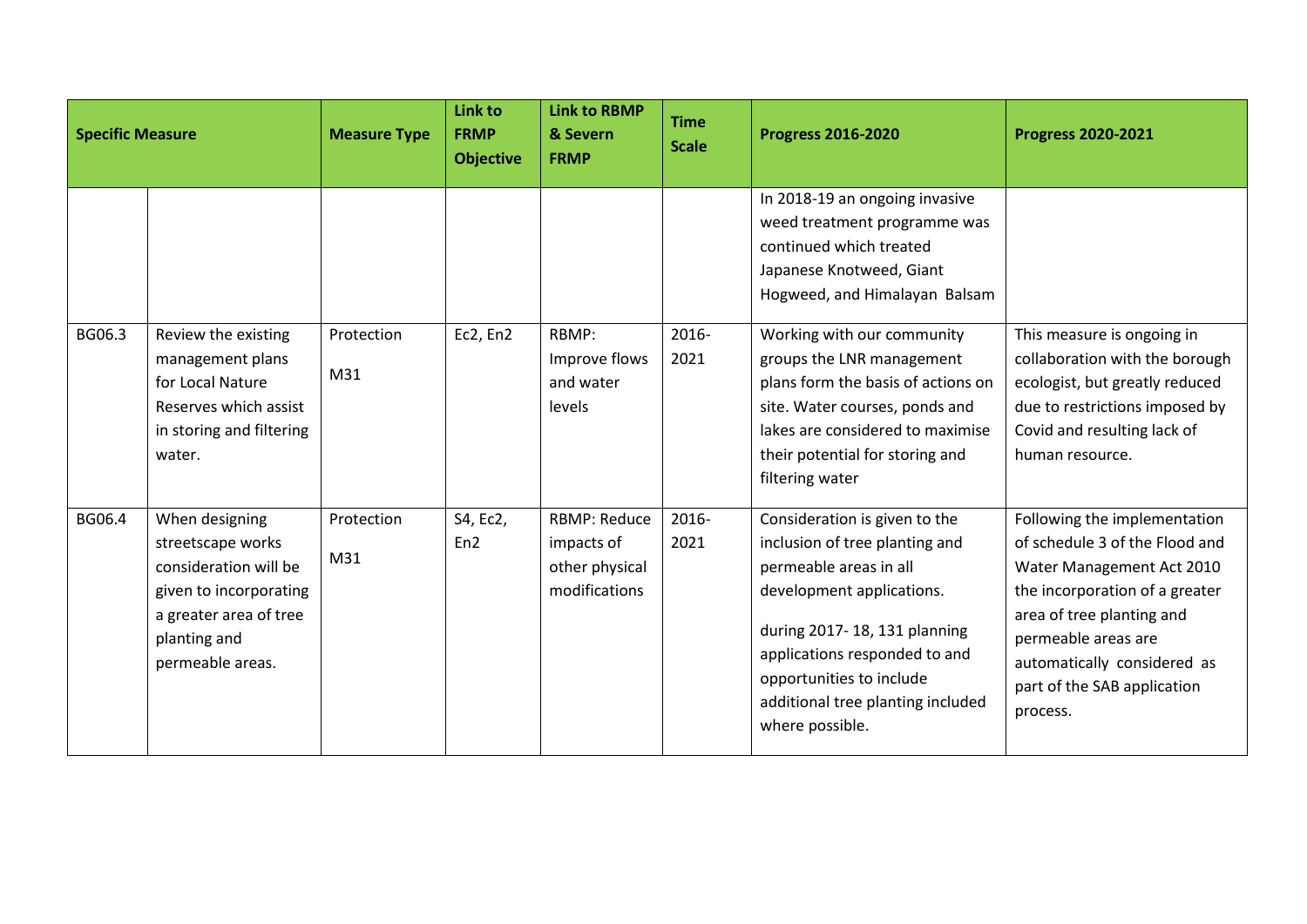| <b>Specific Measure</b> |                                                                                   | <b>Measure Type</b> | Link to<br><b>FRMP</b><br><b>Objective</b> | <b>Link to RBMP</b><br>& Severn<br><b>FRMP</b>                       | <b>Time</b><br><b>Scale</b> | <b>Progress 2016-2020</b>                                                                                                                                                                                                                                                                                                                                                                     | <b>Progress 2020-2021</b>                                                                                                              |
|-------------------------|-----------------------------------------------------------------------------------|---------------------|--------------------------------------------|----------------------------------------------------------------------|-----------------------------|-----------------------------------------------------------------------------------------------------------------------------------------------------------------------------------------------------------------------------------------------------------------------------------------------------------------------------------------------------------------------------------------------|----------------------------------------------------------------------------------------------------------------------------------------|
| BG06.5                  | Identify opportunities<br>for planting to<br>stabilise river banks.               | Protection<br>M31   | Ec2, En2                                   | <b>RBMP: Reduce</b><br>impacts of<br>other physical<br>modifications | 2016-<br>2021               | We worked with NRW,<br>Groundwork Wales and<br>volunteers at Marine Colliery on<br>bank stabilisation project, using<br>native woodland species (500<br>native trees planted).<br>Aberbeeg cycle bridge has<br>included bank stabilisation via<br>green engineering and native<br>woodland planting on the<br>embankment. (500 native trees)<br>No further projects delivered in<br>2019 - 20 | Due to restrictions imposed by<br>Covid and the resulting<br>reduction of resources No<br>further projects delivered in<br>$2020 - 21$ |
|                         |                                                                                   |                     |                                            |                                                                      |                             | MEASURE BG07: deploying the sustainable drainage systems (SuDS) approach for surface water management for both new and existing developments                                                                                                                                                                                                                                                  |                                                                                                                                        |
| BG07.1                  | Adopt the Local<br>Development Plan and<br>implement Policy DM1<br>which requires | Protection<br>M34   | Ec1, Ec2                                   | Support<br>implementatio<br>n of SUDs                                | 2016-<br>2021               | The LDP is a key Council Policy in<br>terms of Development Control.<br>Policy DM1 is considered in all<br>development applications (378                                                                                                                                                                                                                                                       | Following the implementation<br>of schedule 3 of the Flood and<br>Water Management Act 2010<br>the reduction of surface water          |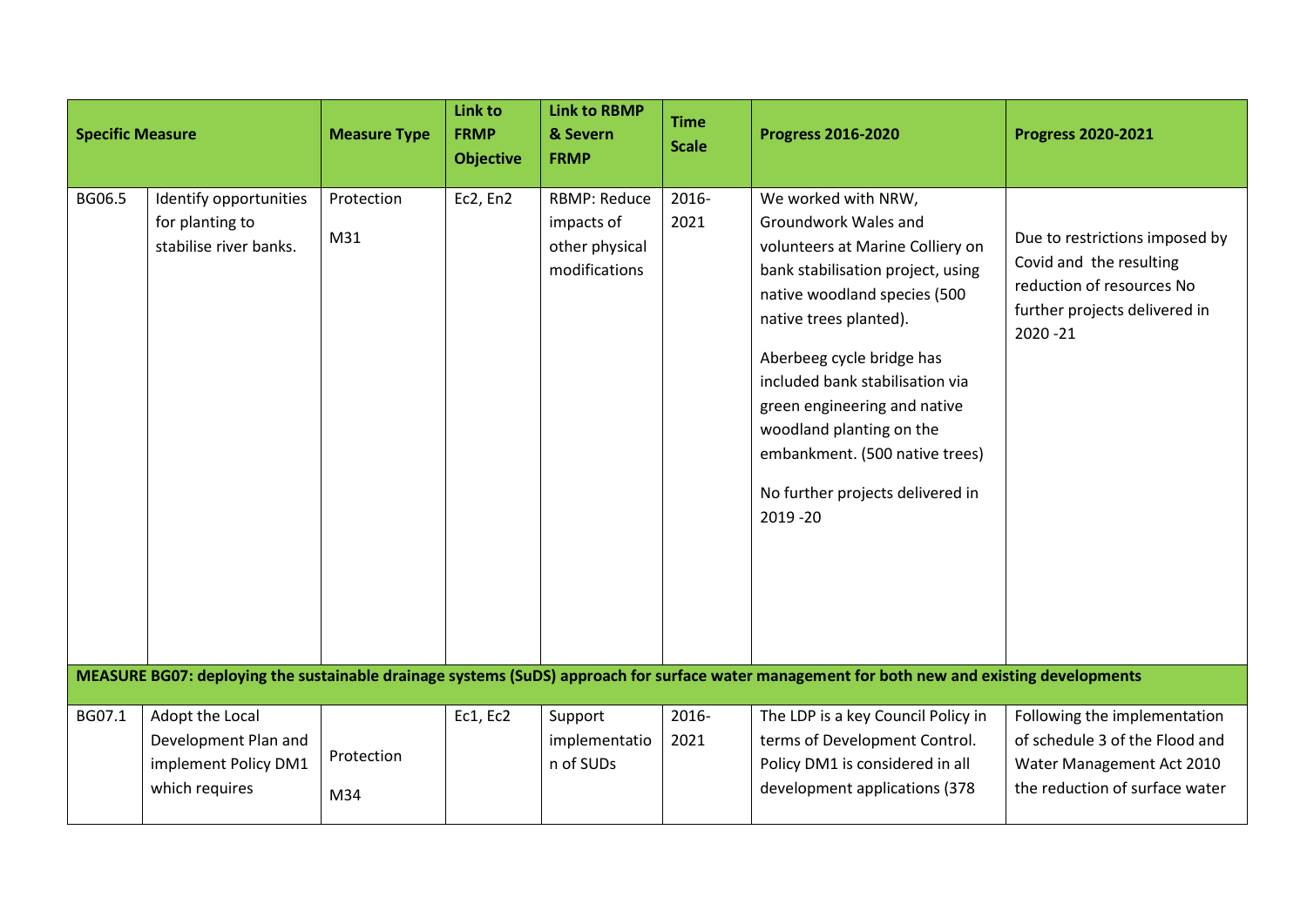| <b>Specific Measure</b> |                                                                                                                                                                                  | <b>Measure Type</b> | Link to<br><b>FRMP</b><br><b>Objective</b> | <b>Link to RBMP</b><br>& Severn<br><b>FRMP</b> | <b>Time</b><br><b>Scale</b> | <b>Progress 2016-2020</b>                                                                                                                                                                                             | <b>Progress 2020-2021</b>                                                                                                                                                                           |
|-------------------------|----------------------------------------------------------------------------------------------------------------------------------------------------------------------------------|---------------------|--------------------------------------------|------------------------------------------------|-----------------------------|-----------------------------------------------------------------------------------------------------------------------------------------------------------------------------------------------------------------------|-----------------------------------------------------------------------------------------------------------------------------------------------------------------------------------------------------|
|                         | proposals to reduce<br>surface water run off<br>through minimising an<br>increase in<br>impermeable surfaces<br>and using Sustainable<br>Drainage systems,<br>where appropriate. |                     |                                            |                                                |                             | applications considered for 2016)                                                                                                                                                                                     | run of by the introduction of<br>more permeable areas are<br>automatically considered as<br>part of the SAB application<br>process.                                                                 |
| BG07.2                  | Encourage developers<br>through pre-<br>application discussions<br>to use sustainable<br>drainage systems<br>pending the<br>introduction of the<br>new SuDS regime               | Protection<br>M34   | En <sub>2</sub>                            | Support<br>implementatio<br>n of SUDs          | 2016-<br>2021               | The use of SUDs is being<br>considered through the<br>development control process.<br>However we are finding<br>developers are not buying in<br>100% to the principle until it<br>becomes a mandatory<br>requirement. | Following the implementation<br>of schedule 3 of the Flood and<br>Water Management Act 2010<br>the incorporation SuDS are<br>automatically considered as<br>part of the SAB application<br>process. |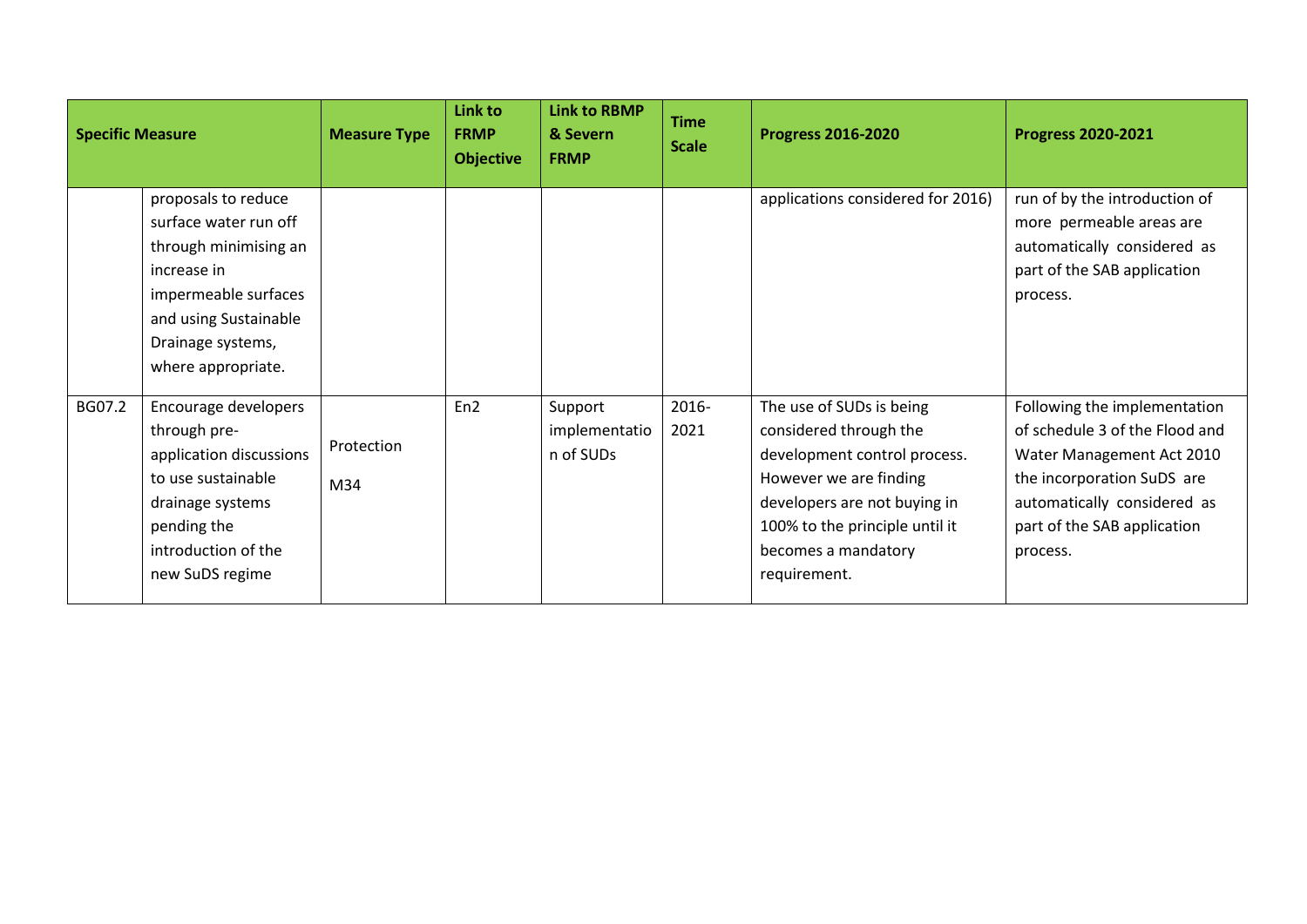| <b>Specific Measure</b> |                                                                                                         | <b>Measure Type</b> | Link to<br><b>FRMP</b><br><b>Objective</b> | <b>Link to RBMP</b><br>& Severn<br><b>FRMP</b>             | <b>Time</b><br><b>Scale</b> | <b>Progress 2016-2020</b>                                                                                                                                                                                                                                | <b>Progress 2020-2021</b>                                                                                                                                                              |
|-------------------------|---------------------------------------------------------------------------------------------------------|---------------------|--------------------------------------------|------------------------------------------------------------|-----------------------------|----------------------------------------------------------------------------------------------------------------------------------------------------------------------------------------------------------------------------------------------------------|----------------------------------------------------------------------------------------------------------------------------------------------------------------------------------------|
| BG07.3                  | Specify greater use of<br>SuDS systems for new<br>developments as<br>conditions of planning<br>consent. | Protection<br>M34   | S1, S2, En2                                | Support<br>implementatio<br>n of SUDs                      | 2016-<br>2021               | Developers are encouraged to<br>adopt the SuDS management<br>train. However, as it is not yet a<br>statutory requirement we have<br>not attached conditions requiring<br>SUDs but we do attach<br>informative notes to permissions<br>advocating its use | Following the implementation<br>of schedule 3 of the Flood and<br>Water Management Act 2010<br>the incorporation SuDS are<br>automatically specified as part<br>of the SAB conditions. |
|                         |                                                                                                         |                     |                                            |                                                            |                             | MEASUREBG08: Identifying and protecting areas suitable for inundation and water storage to prevent flooding elsewhere                                                                                                                                    |                                                                                                                                                                                        |
| BG08.1                  | Identify areas suitable<br>for inundation and<br>water storage.                                         | Protection<br>M31   | Ec1, En2                                   | Identify<br>opportunities<br>for floodplain<br>restoration | 2016-<br>2021               | No progress has been made in<br>this area at present due to lack of<br>capacity.                                                                                                                                                                         | Due to the topography of<br><b>Blaenau Gwent there are</b><br>limited inundation areas for<br>consideration                                                                            |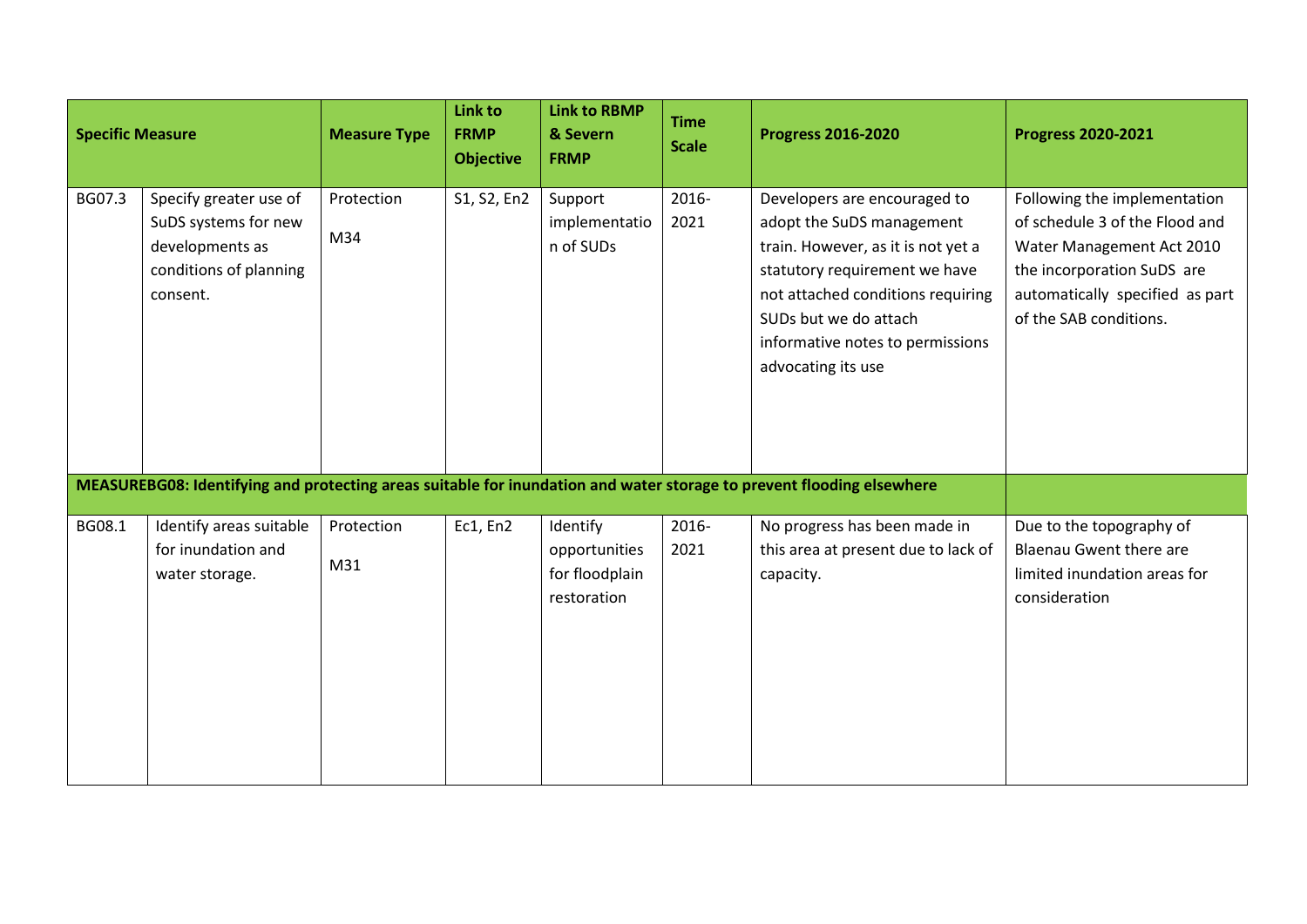| <b>Specific Measure</b> |                                                                             | <b>Measure Type</b> | Link to<br><b>FRMP</b><br><b>Objective</b> | <b>Link to RBMP</b><br>& Severn<br><b>FRMP</b>      | <b>Time</b><br><b>Scale</b> | <b>Progress 2016-2020</b>                                                                                                                                                                                                                                                                                                                                                                     | <b>Progress 2020-2021</b>                     |
|-------------------------|-----------------------------------------------------------------------------|---------------------|--------------------------------------------|-----------------------------------------------------|-----------------------------|-----------------------------------------------------------------------------------------------------------------------------------------------------------------------------------------------------------------------------------------------------------------------------------------------------------------------------------------------------------------------------------------------|-----------------------------------------------|
|                         |                                                                             |                     |                                            |                                                     |                             | MEASUREBG09: Enable those at risk of flooding to play a proactive role in shaping the flood risk management service they receive                                                                                                                                                                                                                                                              |                                               |
| BG09.1                  | Develop community<br>resilience schemes for<br>areas at risk of<br>flooding | Preparedness<br>M43 | S1, S2, S3                                 | Provide<br>service to local<br>resilience<br>forums | 2016-<br>2021               | No further work undertaken at<br>present. National guidance on<br>community resilience has recently<br>been issued by the Cabinet<br>Office. This is currently being<br>considered on a Multi-Agency<br>basis as to what community<br>resilience work is currently<br>undertaken, and what additional<br>work can be done with current<br>capacity (not necessarily solely<br>flood related). | No further progress made in<br>$2020 - 2021.$ |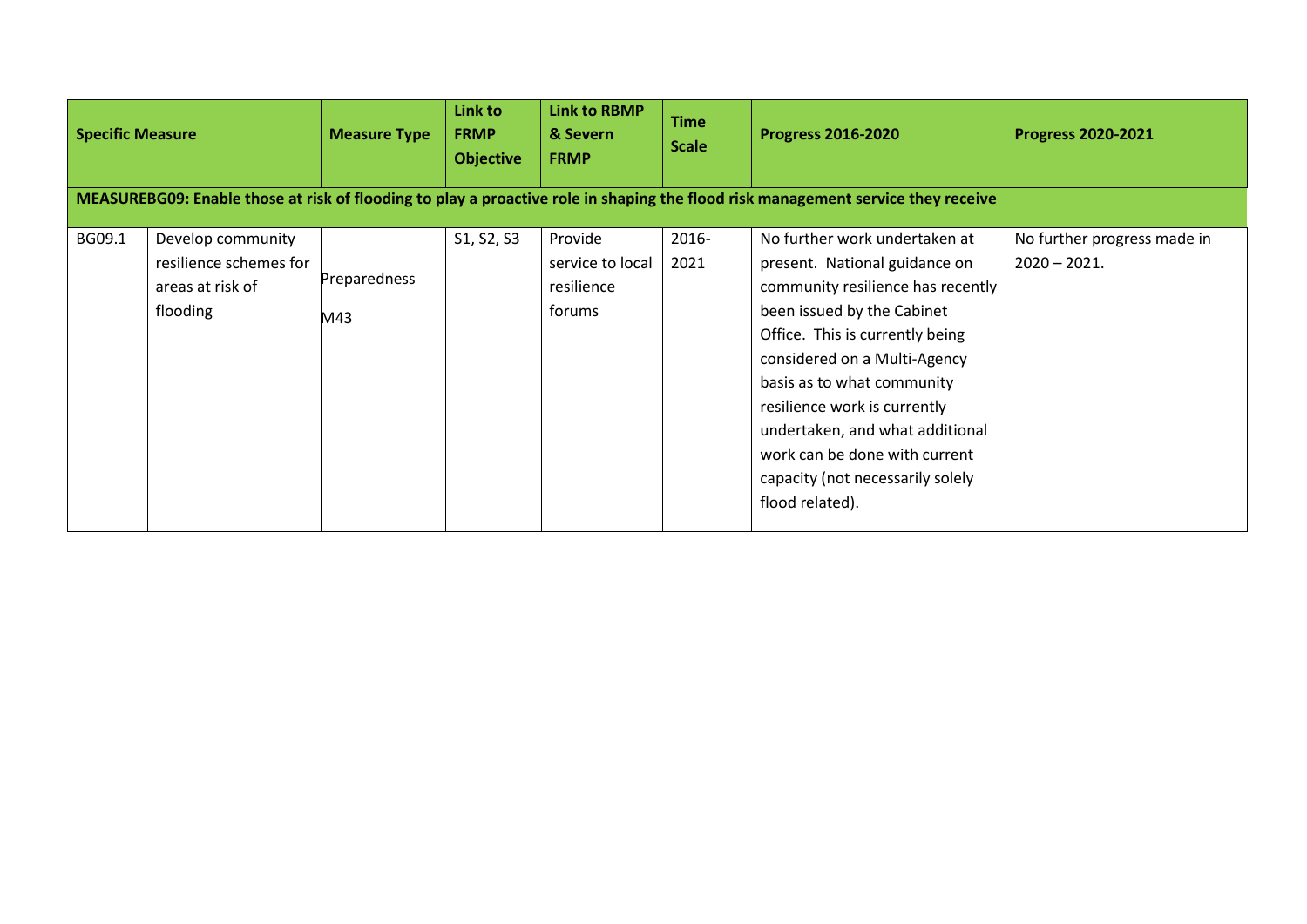| <b>Specific Measure</b>                                                                                                                    |                                                                                                                                   | <b>Measure Type</b> | <b>Link to</b><br><b>FRMP</b><br><b>Objective</b> | <b>Link to RBMP</b><br>& Severn<br><b>FRMP</b> | <b>Time</b><br><b>Scale</b> | <b>Progress 2016-2020</b>                                                                                                                                                                                                                                                                                                                                                                                                                        | <b>Progress 2020-2021</b>                                                                                                                                                                 |
|--------------------------------------------------------------------------------------------------------------------------------------------|-----------------------------------------------------------------------------------------------------------------------------------|---------------------|---------------------------------------------------|------------------------------------------------|-----------------------------|--------------------------------------------------------------------------------------------------------------------------------------------------------------------------------------------------------------------------------------------------------------------------------------------------------------------------------------------------------------------------------------------------------------------------------------------------|-------------------------------------------------------------------------------------------------------------------------------------------------------------------------------------------|
| BG09.2                                                                                                                                     | Ensuring wider<br>awareness of<br>individual risk to<br>increase levels of<br>preparedness and<br>planning for flooding<br>events | Preparedness<br>M43 | S1, S3, Ec1                                       | Raise<br>awareness of<br>flood risk<br>issues  | 2016-<br>2021               | Information on flood risk is now<br>available on various websites<br>(BGCBC, Gwent Local Resilience<br>Forum, Natural Resources Wales).<br>Updates to BGCBC web site are<br>applied as necessary<br>In 2020 Progress was limited due<br>to the lockdown and social<br>distancing regulations related to<br>the Covid 19 Virus<br>Progress is also limited due to the<br>Civil Contingencies Team only<br>having capacity to work on<br>COVID-19. | No further progress made in<br>$2020 - 2021.$                                                                                                                                             |
| MEASURE BG10: Improve the response to flooding incidents by the emergency response organisations, as well as individuals and<br>businesses |                                                                                                                                   |                     |                                                   |                                                |                             |                                                                                                                                                                                                                                                                                                                                                                                                                                                  |                                                                                                                                                                                           |
| BG10.1                                                                                                                                     | Ensure lessons from<br>flooding incidents in<br>this and other areas<br>are captured                                              | Preparedness<br>A42 | Ec1, Ec2                                          | Learn from<br>flood events                     | 2016-<br>2021               | As a result of the flood report<br>forms we are investigating each<br>event of flooding to identify the<br>source and take measures to<br>prevent future occurrences.                                                                                                                                                                                                                                                                            | This measure is ongoing.<br>Whereas all flooding issues are<br>routinely investigated to an<br>appropriate level. A section 19<br>Report is a more in depth<br>investigation into serious |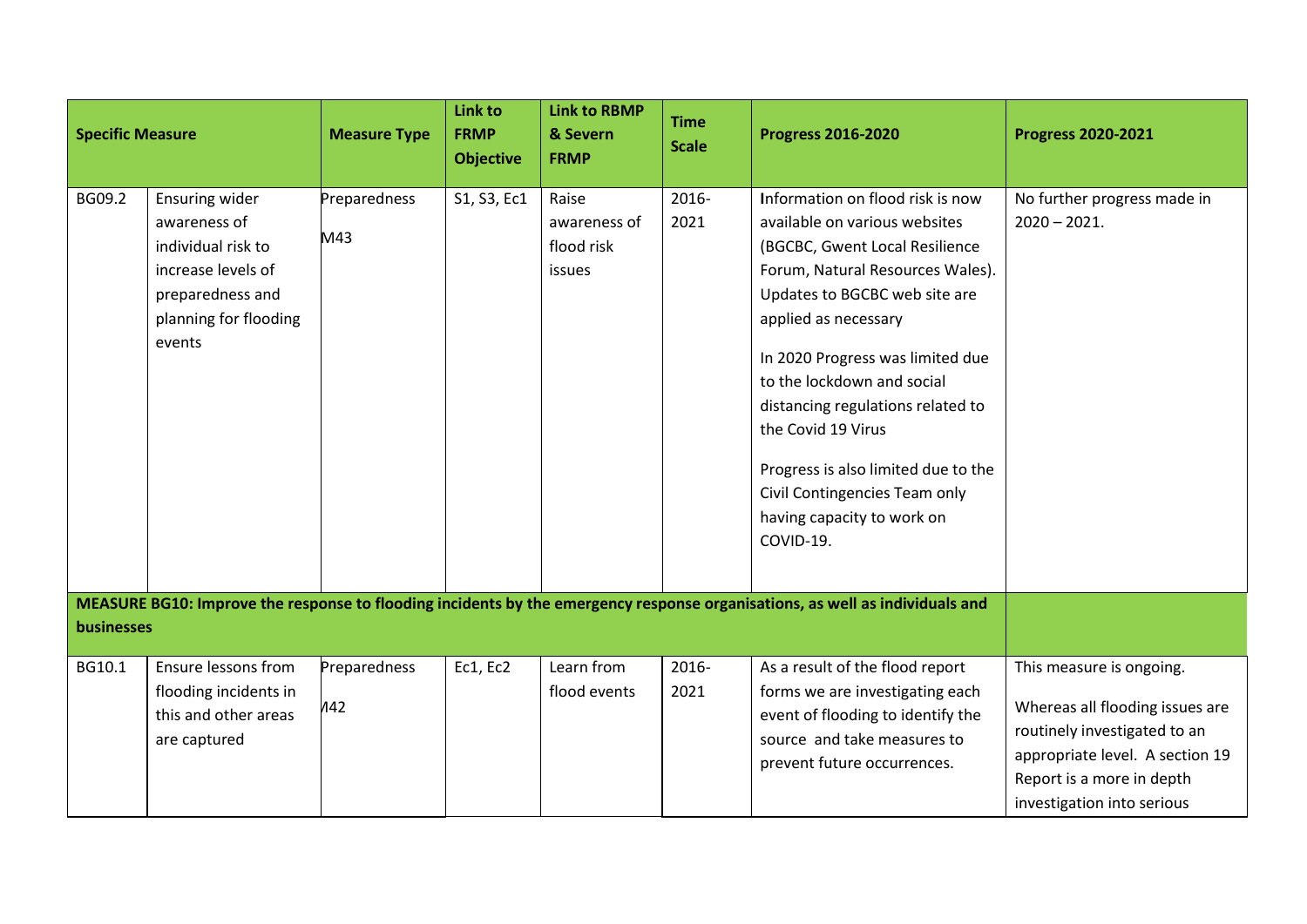| <b>Specific Measure</b> |                                                                                                                                                            | <b>Measure Type</b> | Link to<br><b>FRMP</b><br><b>Objective</b> | <b>Link to RBMP</b><br>& Severn<br><b>FRMP</b> | <b>Time</b><br><b>Scale</b> | <b>Progress 2016-2020</b>                                                                                                                                                                                                                                                                                                                                                           | <b>Progress 2020-2021</b>                                                                                                                                                                     |
|-------------------------|------------------------------------------------------------------------------------------------------------------------------------------------------------|---------------------|--------------------------------------------|------------------------------------------------|-----------------------------|-------------------------------------------------------------------------------------------------------------------------------------------------------------------------------------------------------------------------------------------------------------------------------------------------------------------------------------------------------------------------------------|-----------------------------------------------------------------------------------------------------------------------------------------------------------------------------------------------|
|                         |                                                                                                                                                            |                     |                                            |                                                |                             |                                                                                                                                                                                                                                                                                                                                                                                     | flooding events. BGCBC is<br>presently finalising its Section<br>19 investigation of the flood<br>event at Llanhilleth in February<br>2020 and will be published on<br>the authority website. |
| BG10.2                  | Appropriate trained<br>staff to ensure<br>awareness of roles,<br>responsibilities and an<br>effective response for<br>those involved in<br>flood response. | Preparedness<br>M42 | Ec1, Ec2                                   | Work closely<br>with NRW                       | 2016-<br>2021               | Multi agency Tactical Emergency<br>Management (Head of Service) and<br><b>Strategic Emergency Management</b><br>(Corporate Management Team)<br>training is undertaken on an annual<br>basis.<br>Relevant training has been<br>undertaken every year, and all<br>staff with a strategic or tactical<br>role have been trained. Training<br>for 2020 is postponed due to<br>COVISD-19 | No further progress made in<br>$2020 - 2021.$                                                                                                                                                 |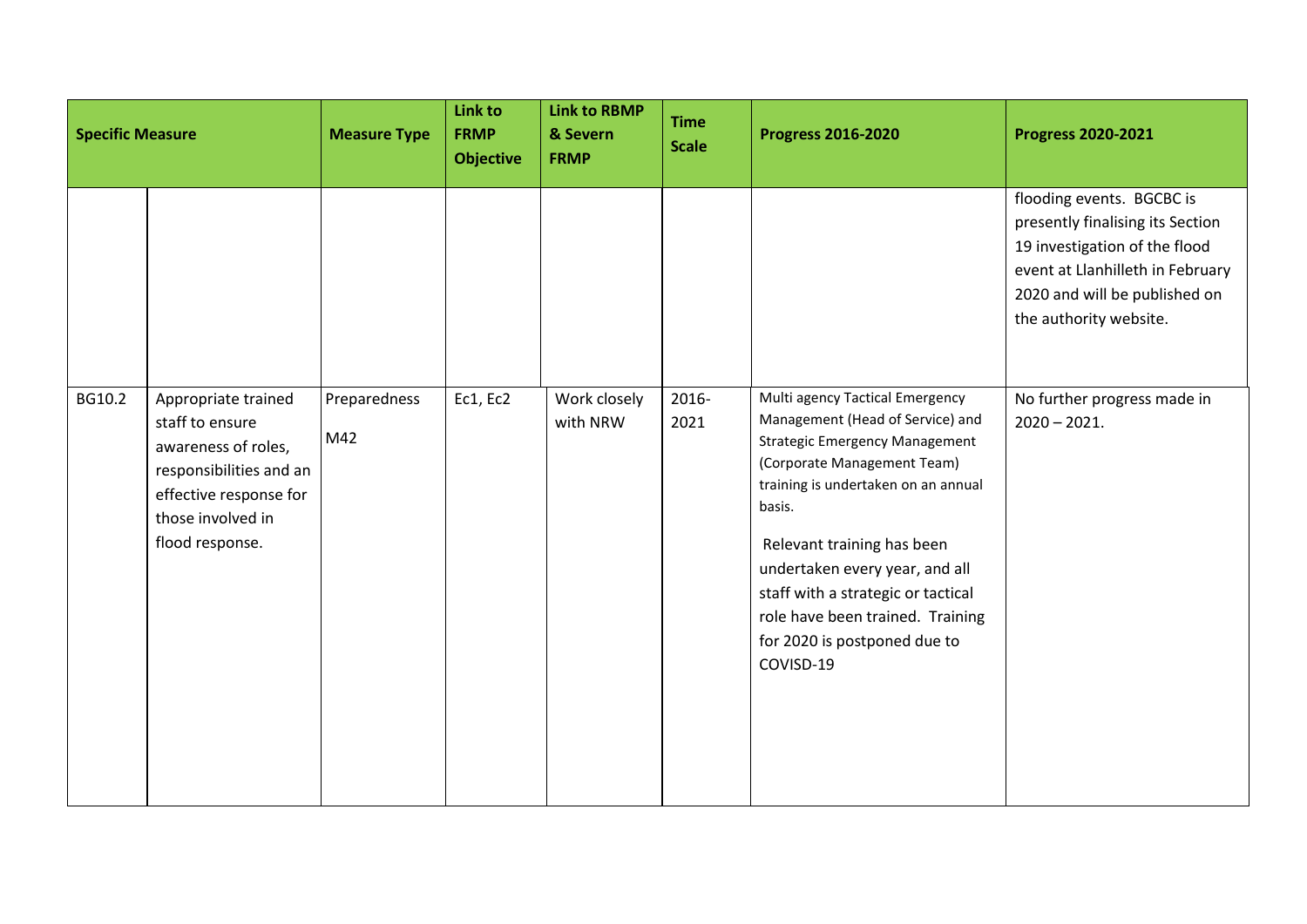| <b>Specific Measure</b> |                                                                                                         | <b>Measure Type</b> | Link to<br><b>FRMP</b><br><b>Objective</b> | <b>Link to RBMP</b><br>& Severn<br><b>FRMP</b>              | <b>Time</b><br><b>Scale</b> | <b>Progress 2016-2020</b>                                                                                                                                                                                                                                                                              | <b>Progress 2020-2021</b>                                                                                                                                                                                                                                                                                     |
|-------------------------|---------------------------------------------------------------------------------------------------------|---------------------|--------------------------------------------|-------------------------------------------------------------|-----------------------------|--------------------------------------------------------------------------------------------------------------------------------------------------------------------------------------------------------------------------------------------------------------------------------------------------------|---------------------------------------------------------------------------------------------------------------------------------------------------------------------------------------------------------------------------------------------------------------------------------------------------------------|
|                         | MEASURE BG11: Ensure effective recovery arrangements are in place and supported by all relevant parties |                     |                                            |                                                             |                             |                                                                                                                                                                                                                                                                                                        |                                                                                                                                                                                                                                                                                                               |
| BG11.1                  | Involvement in multi-<br>agency recovery<br>planning, ensuring<br>plans are tested for<br>suitability   | Preparedness<br>M42 | Ec1, Ec2                                   | Provide flood<br>incident<br>response<br>service            | 2016-<br>2021               | A Gwent Local Resilience Forum<br>Recovery plan is in place. This is<br>updated on a 3 yearly basis, and Civil<br>Contingencies are involved in both<br>the development of these<br>arrangements and plan validation.<br>The Recovery Plan will be tested<br>through recovery of COVID-10              | No further progress made in<br>$2020 - 2021.$                                                                                                                                                                                                                                                                 |
|                         | <b>MEASURE BG12: Develop better flood forecasting and warning system</b>                                |                     |                                            |                                                             |                             |                                                                                                                                                                                                                                                                                                        |                                                                                                                                                                                                                                                                                                               |
| BG12.1                  | Developing a<br>consistent approach<br>to recording of flood<br>events and flood<br>assets.             | Preparedness<br>M41 | Ec2                                        | Flood<br>Forecasting<br>warning &<br>incident<br>management | 2016-<br>2021               | In 2016 we were mostly recording<br>data with a pen and paper and<br>simple excel databases of flood<br>events and of our culvert inlet<br>inspection regime.<br>As of Jan 2017 a new software<br>package, in line with NRW<br>requirements for recording data.<br>2017 -18 software installed for the | In 2020 Software training was<br>provided for a number of staff<br>and the inputting of data has<br>commenced. Primarily to record<br>flood assets on to the software.<br>Flood events have been collated<br>from a number of different<br>formats and input onto an excel<br>database. These will ultimately |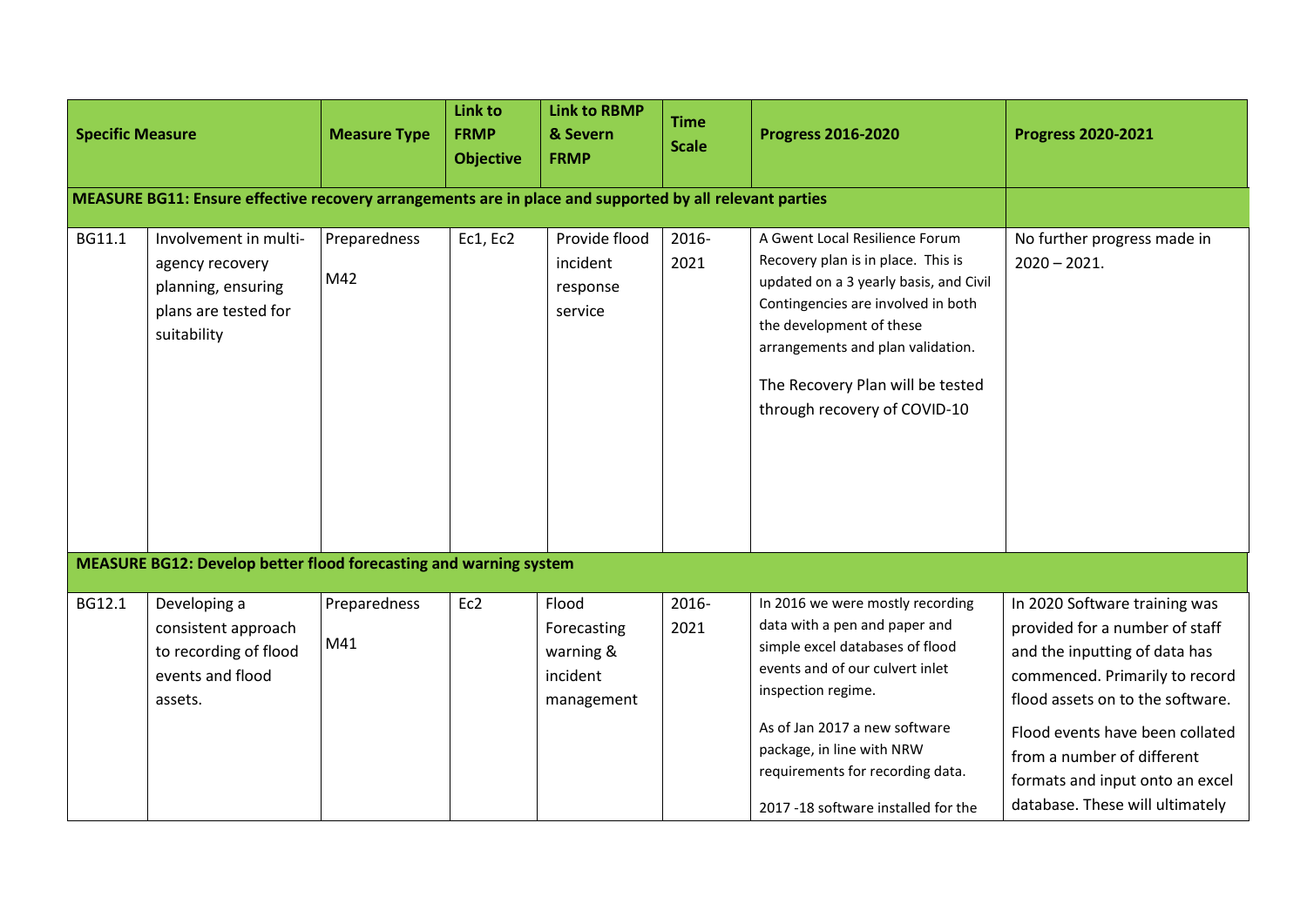| <b>Specific Measure</b> |                                                                                                                                                                                                                             | <b>Measure Type</b> | <b>Link to</b><br><b>FRMP</b><br><b>Objective</b> | <b>Link to RBMP</b><br>& Severn<br><b>FRMP</b>              | <b>Time</b><br><b>Scale</b> | <b>Progress 2016-2020</b>                                                                                                                                                     | <b>Progress 2020-2021</b>                     |
|-------------------------|-----------------------------------------------------------------------------------------------------------------------------------------------------------------------------------------------------------------------------|---------------------|---------------------------------------------------|-------------------------------------------------------------|-----------------------------|-------------------------------------------------------------------------------------------------------------------------------------------------------------------------------|-----------------------------------------------|
|                         |                                                                                                                                                                                                                             |                     |                                                   |                                                             |                             | recording of floods and we have<br>commenced the inputting of data<br>However this was limited due to the<br>lack of trained staff. recourses were<br>limited due to training | be transferred to our AMX<br>software.        |
| BG12.2                  | Develop a<br>communication<br>strategy for at-risk<br>communities where<br>risks that cannot be<br>immediately reduced<br>are communicated to<br>the Emergency<br>Planning Team and<br>affected businesses or<br>residents. | Preparedness<br>M43 | S1, S2,<br>Ec2                                    | Flood<br>Forecasting<br>warning &<br>incident<br>management | 2016-<br>2021               | No progress has been made in<br>this area at present due to lack of<br>capacity.<br>However, There is a resilience<br>group in Cwm set up by NRW.                             | No further progress made in<br>$2020 - 2021.$ |
|                         | MEASURE BG13: Improve communication and support to residents, businesses and communities                                                                                                                                    |                     |                                                   |                                                             |                             |                                                                                                                                                                               |                                               |
| BG13.1                  | Set up a "Flood Risk<br>Community<br><b>Engagement Group"</b><br>to help communicate<br>flooding and flood risk<br>to residents,<br>businesses,                                                                             | Preparedness<br>M44 | S1, S2                                            | Raise<br>awareness of<br>flood risk<br>issues               | 2016-<br>2021               | No progress has been made in<br>this area at present due to lack of<br>capacity.                                                                                              | No further progress made in<br>$2020 - 2021.$ |